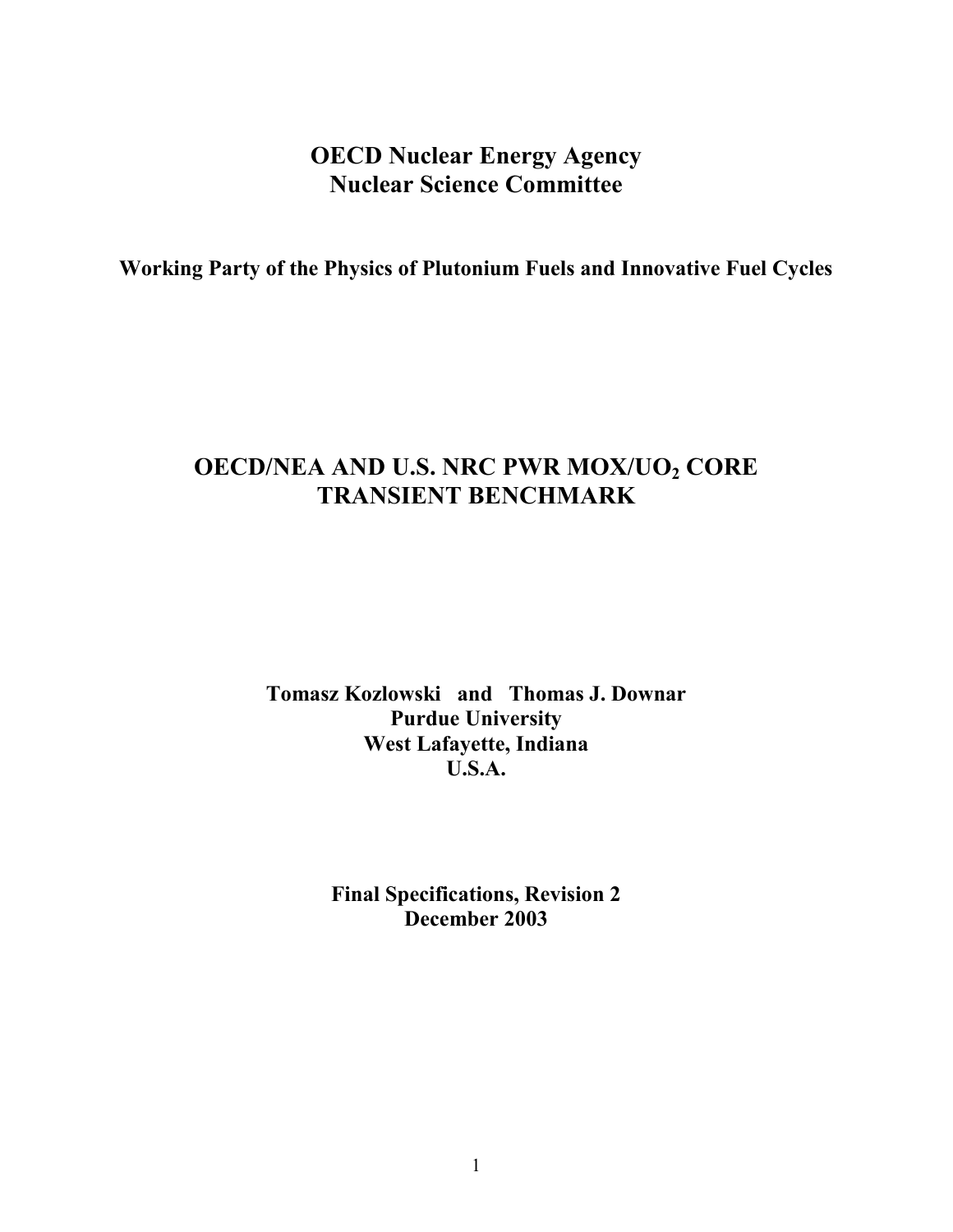### **INTRODUCTION**

Computational benchmarks based on well defined problems with a complete set of input and a unique solution are often used as a means of verifying the reliability of numerical solutions. The problems usually employ some simplifications in order to make the analysis manageable and to enable the consistent comparison of several different models, yet complex enough to make the problem applicable to actual core designs.

The present benchmark is designed to provide the framework to assess the ability of modern reactor kinetic codes to predict the transient response of a core partially loaded with MOX fuel. This benchmark employs many of the characteristics of the NEACRP L-335 PWR benchmark proposed by Finnemann in 1991 [Finnemann, 1991] which was designed to assess the ability of spatial kinetics codes to model rod ejection transients. The current problem adds the complexity of modeling a rod eject in a core fueled partially with weapons grade MOX. The core chosen for the simulation is based on four-loop Westinghouse PWR power plant similar to the reactor chosen for Plutonium disposition in the U.S.

The rod ejection may occur in a PWR as a consequence of the rupture of the drive mechanism casing located on the reactor pressure vessel. This event is of particular concern for MOX fueled cores since the delayed neutron fraction in MOX fuel is significantly smaller than  $UO<sub>2</sub>$  cores. The rod ejection transient can result in significant, localized perturbations of the neutronic and thermo-hydraulic core parameters which can be difficult for reactor core simulators to predict accurately, particularly in a heterogeneous MOX fueled core. The problem geometry simulated here is a full PWR core in order to allow the realistic simulation of a single rod ejection.

The problem is designed primarily to assess core simulators, therefore, few group constants are specified at the level of homogenized assembly and homogenized pin cells. However, some participants may wish to utilize their own cross section generation codes or to model explicitly the heterogeneous pins in their core simulators. Therefore, the benchmark also specifies material compositions and pin geometries in order to reach the widest range of participants and to be applicable to continuing code developments in which heterogeneous full core transport transients are becoming possible.

This work has been performed under the auspices of OECD/NEA Working Party on the Physics of Plutonium Fuels and Innovative Fuel Cycles (WPPR). It is sponsored by U.S. NRC and OECD/NEA.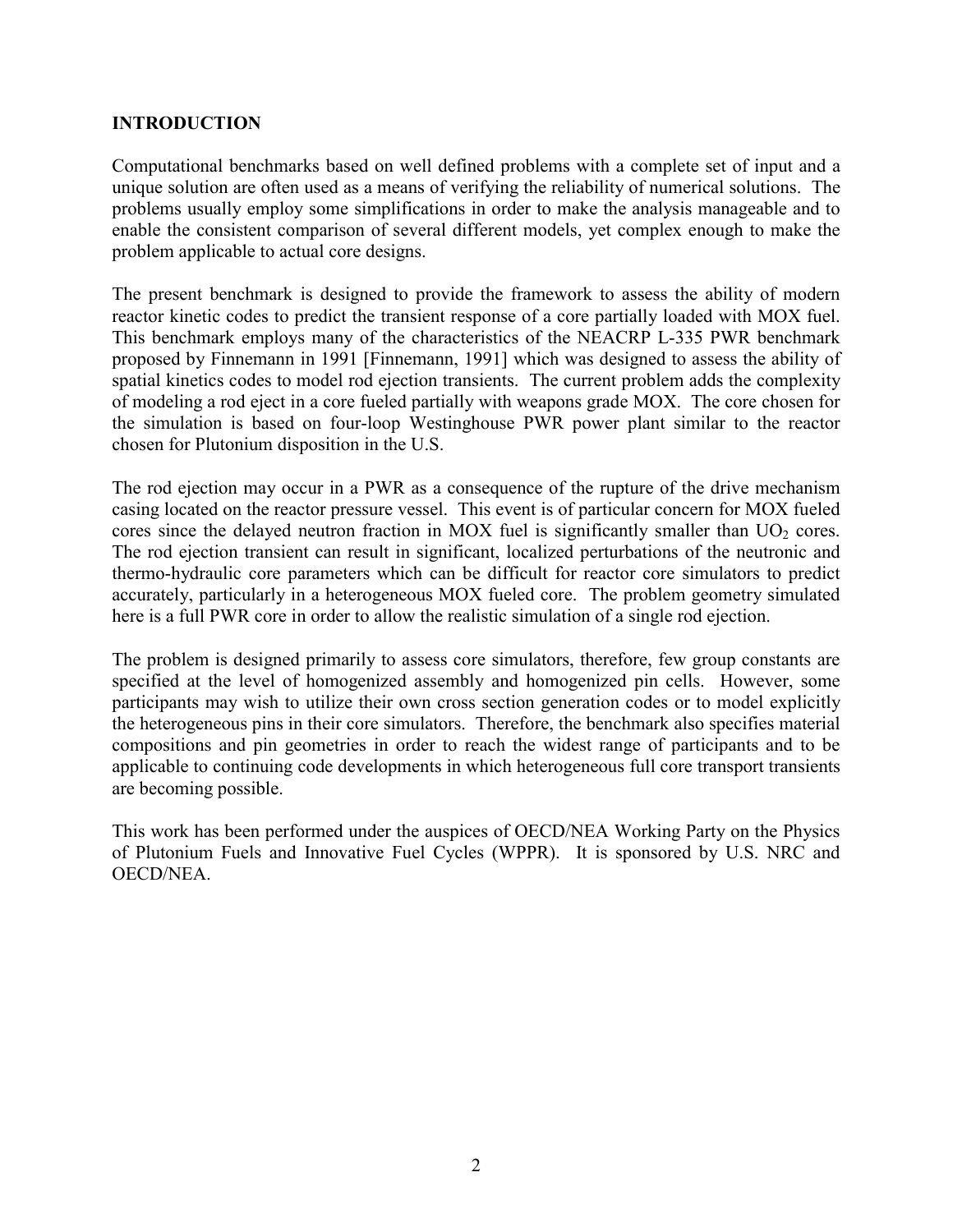### **1) Problem Statement.**

The objective of this problem is to evaluate core simulators through the following sequence of calculations:

- a) multiplication factor, rod worth, assembly and pin power at fixed T/H conditions
- b) critical boron concentration, assembly and pin power at HFP and HZP
- c) ejection of control rod transient from HZP conditions

HFP conditions correspond to the core power of 100.0 % rated power (3565 MW), inlet coolant temperature of 560 K, inlet pressure of 15.5 MPa. HZP conditions correspond to the core power of 10-4 % rated power, inlet coolant temperature of 560 K, inlet pressure of 15.5 MPa. Appendix A contains submittal checklists with detailed conditions for all calculations.

The rod is assumed to be fully ejected in 0.1 seconds after which no reactor scram is considered. The control rod ejection is to be performed from HZP, All Control Banks In, All Shutdown Banks Out, critical boron concentration with the highest worth rod at such condition. During the entire calculation the boron concentration and the position of the other control rods are assumed to be constant. The transient is to be calculated for 1.0 sec.

|              | 1                 | $\overline{2}$ | 3        | $\overline{4}$ | 5                 | 6         | 7                    | 8        |        |                     |
|--------------|-------------------|----------------|----------|----------------|-------------------|-----------|----------------------|----------|--------|---------------------|
|              | U 4.2%            | U 4.2%         | U 4.2%   | U 4.5%         | U 4.5%            | M 4.3%    | U 4.5%               | U 4.2%   |        |                     |
| $\mathsf{A}$ | $(CR-D)$          |                | $(CR-A)$ |                | (CR-SD)           |           | $(CR-C)$             |          |        |                     |
|              | 35.0              | 0.15           | 22.5     | 0.15           | 37.5              | 17.5      | 0.15                 | 32.5     |        |                     |
|              | U 4.2%            | $U$ 4.2%       | $U$ 4.5% | M 4.0%         | U 4.2%            | $U$ 4.2%  | M 4.0%               | $U$ 4.5% |        |                     |
| B            |                   |                |          |                |                   | $(CR-SB)$ |                      |          |        |                     |
|              | 0.15              | 17.5           | 32.5     | 22.5           | 0.15              | 32.5      | 0.15                 | 17.5     |        |                     |
|              | U 4.2%            | $U$ 4.5%       | U 4.2%   | U 4.2%         | U 4.2%            | M 4.3%    | U 4.5%               | $M$ 4.3% |        |                     |
| $\mathsf{C}$ | $(CR-A)$          |                | $(CR-C)$ |                |                   |           | $(CR-B)$             |          |        |                     |
|              | 22.5              | 32.5           | 22.5     | 0.15           | 22.5              | 17.5      | 0.15                 | 35.0     |        |                     |
|              | U 4.5%            | M 4.0%         | U 4.2%   | M 4.0%         | U 4.2%            | $U$ 4.5%  | M 4.3%               | $U$ 4.5% |        |                     |
| D            |                   |                |          |                |                   | $(CR-SC)$ |                      |          |        |                     |
|              | 0.15              | 22.5           | 0.15     | 37.5           | 0.15              | 20.0      | 0.15                 | 20.0     |        |                     |
|              | $U$ 4.5%          | U 4.2%         | U 4.2%   | U 4.2%         | $0$ 4.2 $\%$      | U 4.5%    | $U$ 4.2%             |          |        |                     |
| EI           | $(CR-SD)$<br>37.5 | 0.15           | 22.5     | 0.15           | $(CR-D)$<br>37.5/ | 0.15      | $(CR-SA)$<br>17.5    |          |        |                     |
|              | M 4.3%            | $U$ 4.2%       | M 4.3%   | U 4.5%         | U 4.5%            | M 4.3%    | $U$ 4.5%             |          | CR-A   | Control Rod Bank A  |
| F            |                   | $(CR-SB)$      |          | $(CR-SC)$      |                   |           |                      |          | $CR-B$ | Control Rod Bank B  |
|              | 17.5              | 32.5           | 17.5     | 20.0           | 0.15              | 0.15      | 32.5                 |          | CR-C   | Control Rod Bank C  |
|              | U 4.5%            | M 4.0%         | U 4.5%   | M 4.3%         | U 4.2%            | $U$ 4.5%  | <b>Assembly Type</b> |          | CR-D   | Control Rod Bank D  |
| G            | $(CR-C)$          |                | (CR-B)   |                | $(CR-SA)$         |           | <b>CR Position</b>   |          | CR-SA  | Shutdown Rod Bank A |
|              | 0.15              | 0.15           | 0.15     | 0.15           | 17.5              | 32.5      | Burnup [GWd/t]       |          | CR-SB  | Shutdown Rod Bank B |
|              | $U$ 4.2%          | $U$ 4.5%       | M 4.3%   | $U$ 4.5%       |                   |           | Fresh                |          | CR-SC  | Shutdown Rod Bank C |
| H            |                   |                |          |                |                   |           | <b>Once Burn</b>     |          | CR-SD  | Shutdown Rod Bank D |
|              | 32.5              | 17.5           | 35.0     | 20.0           |                   |           | <b>Twice Burn</b>    |          | O      | Ejected Rod         |

### **2) Core Configuration (1/4 core).**

**Figure 1 Core Configuration.**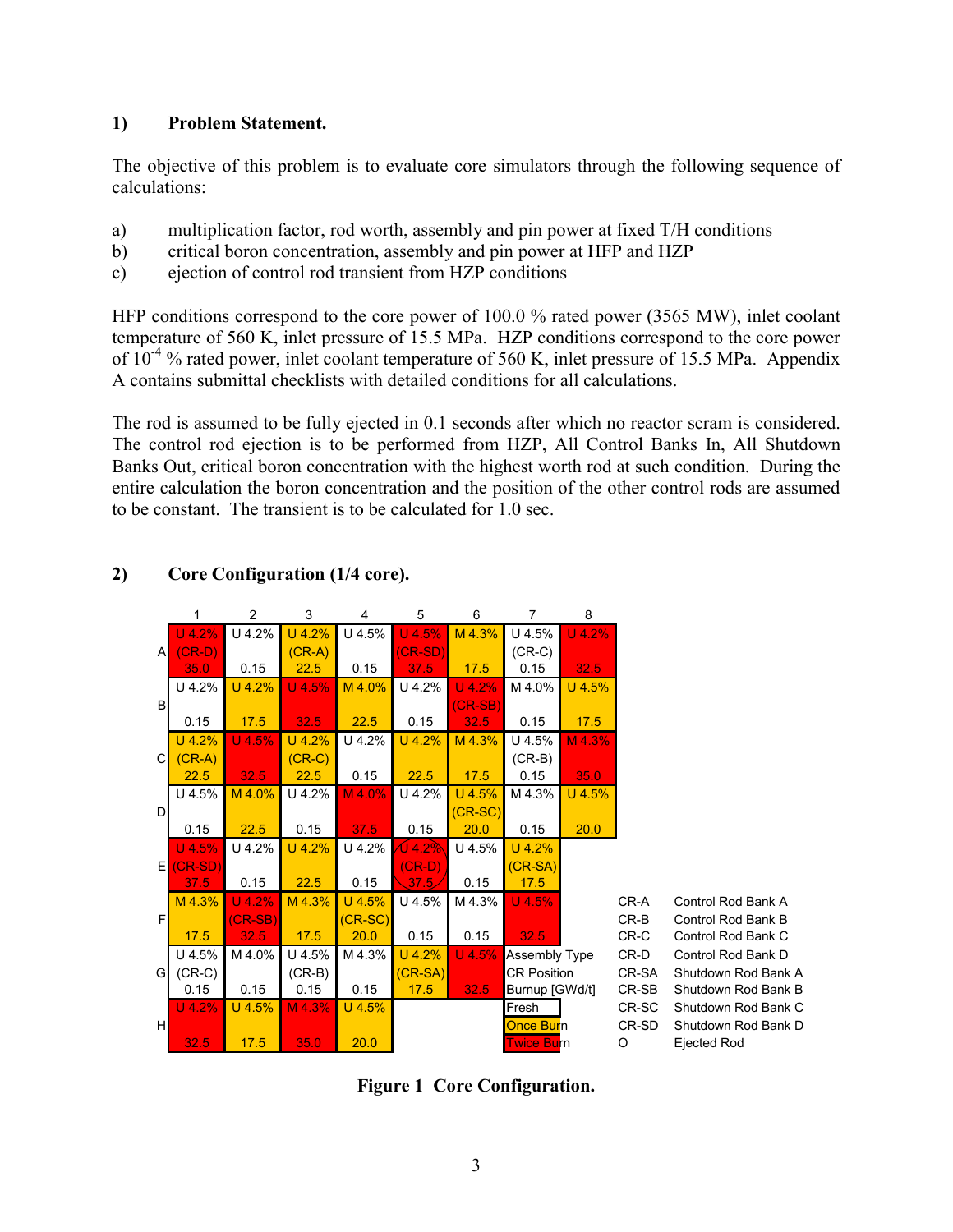A simplified 3D geometry was adopted for the benchmark purposes. The core has uniform fuel composition in axial direction with axial reflector of the same width as the fuel assembly pitch. Axial reflector contains fixed moderator at the same condition as the core inlet and outlet for the bottom and top axial reflector, respectively. The axial boundary condition is zero flux. Part 1 of the benchmark (fixed T/H conditions) is a pure 2D problem, with no axial reflector and reflective boundary conditions in the axial direction.

The core is surrounded by a single row of reflector assemblies of the same width as the fuel assembly pitch. Each reflector assembly contains 2.52 cm thick baffle and has fixed moderator at the same condition as the core inlet. The outer radial boundary condition is zero flux.

The core was designed based on the following guidelines proposed for cores partially loaded with MOX fuel:

- 1. No fresh MOX on the core periphery.
- 2. No MOX assemblies facing each other.
- 3. No MOX assemblies in control rod position.
- 4. Maximum 1/3 of the core loaded with MOX fuel.
- 5. No Integral Fuel Burnable Absorbers (IFBA) in MOX assemblies.
- 6. A three-batch equilibrium cycle with:
	- Once burned fuel average burnup of 20.0 GWd/tHM,
	- Twice burned fuel average burnup of 35.0 GWd/tHM.
- 7. A core refueling strategy shown in Table 1.

#### **Table 1 Core Refueling Strategy.**

| <b>Assembly Type</b> | <b>Fresh Fuel</b><br>0 GWd/tHM | <b>Once Burned</b><br>20.0 GWd/tHM | <b>Twice Burned</b><br>35.0 GWd/tHM |
|----------------------|--------------------------------|------------------------------------|-------------------------------------|
| UO <sub>2</sub> 4.2% | 28                             | 28                                 |                                     |
| UO <sub>2</sub> 4.5% | 24                             | 24                                 |                                     |
| $MOX 4.0\%$          |                                |                                    |                                     |
| $MOX$ 4.3%           |                                |                                    |                                     |
| Total                |                                |                                    |                                     |

Fuel design parameters typical of Westinghouse fuel assemblies were used in the core as shown in Table 2.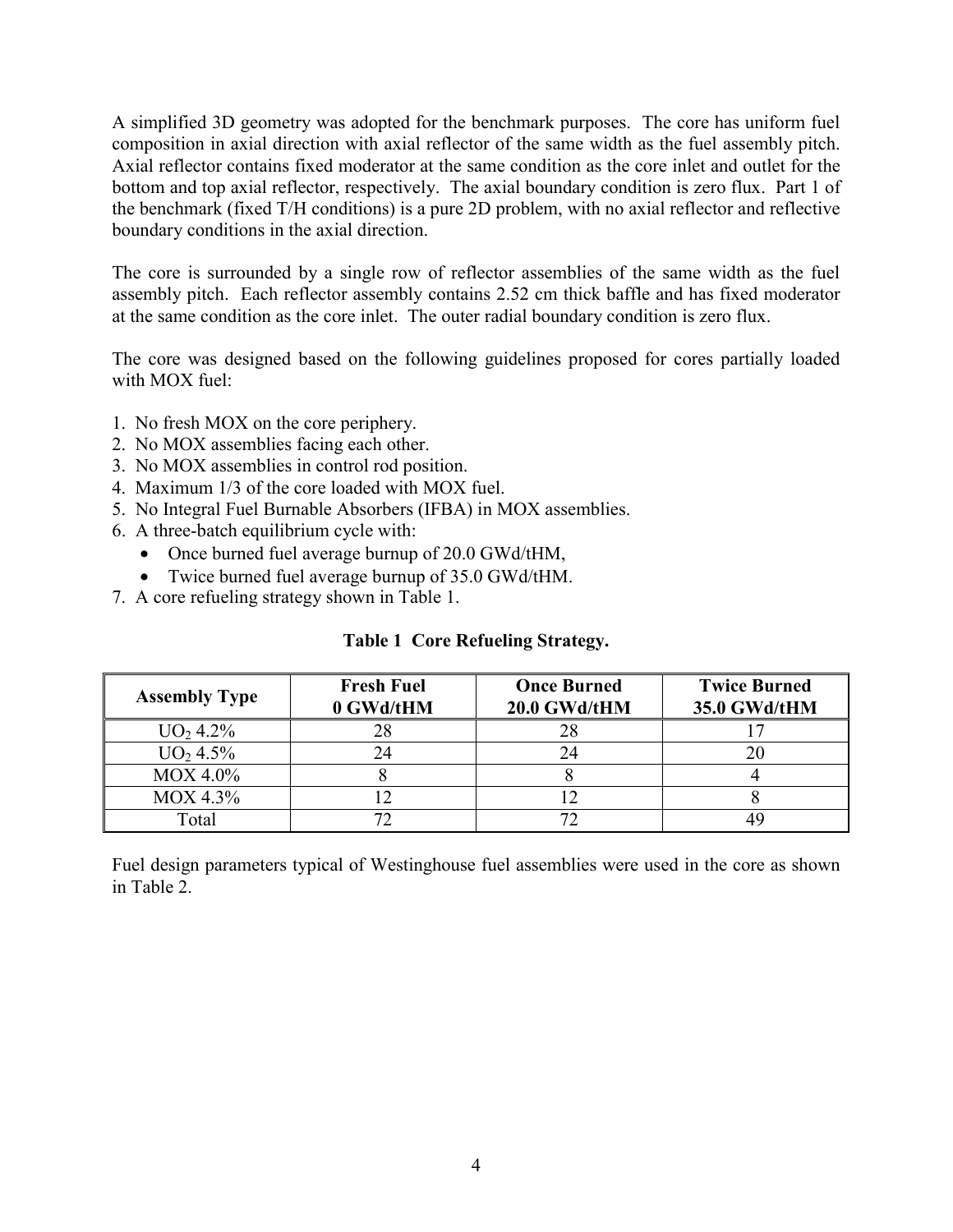| Number of fuel assemblies                                   | 193           |
|-------------------------------------------------------------|---------------|
| Power level $(MW_{th})$                                     | 3565          |
| Core inlet pressure (MPa)                                   | 15.5          |
| Hot full power (HFP) core average moderator temperature (K) | 580.0         |
| Hot zero power (HZP) core average moderator temperature (K) | 560.0         |
| Hot full power (HFP) core average fuel temperature $(K)$    | 900.0         |
| Fuel lattice, fuel rods per assembly                        | 17x17, 264    |
| Number of control rod guide tubes                           | 24            |
| Number of instrumentation guide tubes                       |               |
| Total active core flow (kg/sec)                             | 15849.4       |
| Active fuel length (cm)                                     | 365.76        |
| Assembly pitch (cm)                                         | 21.42         |
| Pin pitch (cm)                                              | 1.26          |
| Baffle thickness (cm)                                       | 2.52          |
| Design radial pin-peaking $(F_H)$                           | 1.528         |
| Design point-wise peaking $(FO)$                            | 2.5           |
| Core loading (tHM)                                          | 81.6          |
| Target cycle length (GWd/tHM) (months)                      | 21.564 (18)   |
| Capacity factor $(\% )$                                     | 90.0          |
| Target effective full power days                            | 493           |
| Target discharge burnup (GWd/tHM)                           | $40.0 - 50.0$ |
| Maximum pin burnup (GWd/tHM)                                | 62.0          |
| Shutdown margin (SDM) (% $\Delta \rho$ )                    | 1.3           |

## **Table 2 Core Design Parameters.**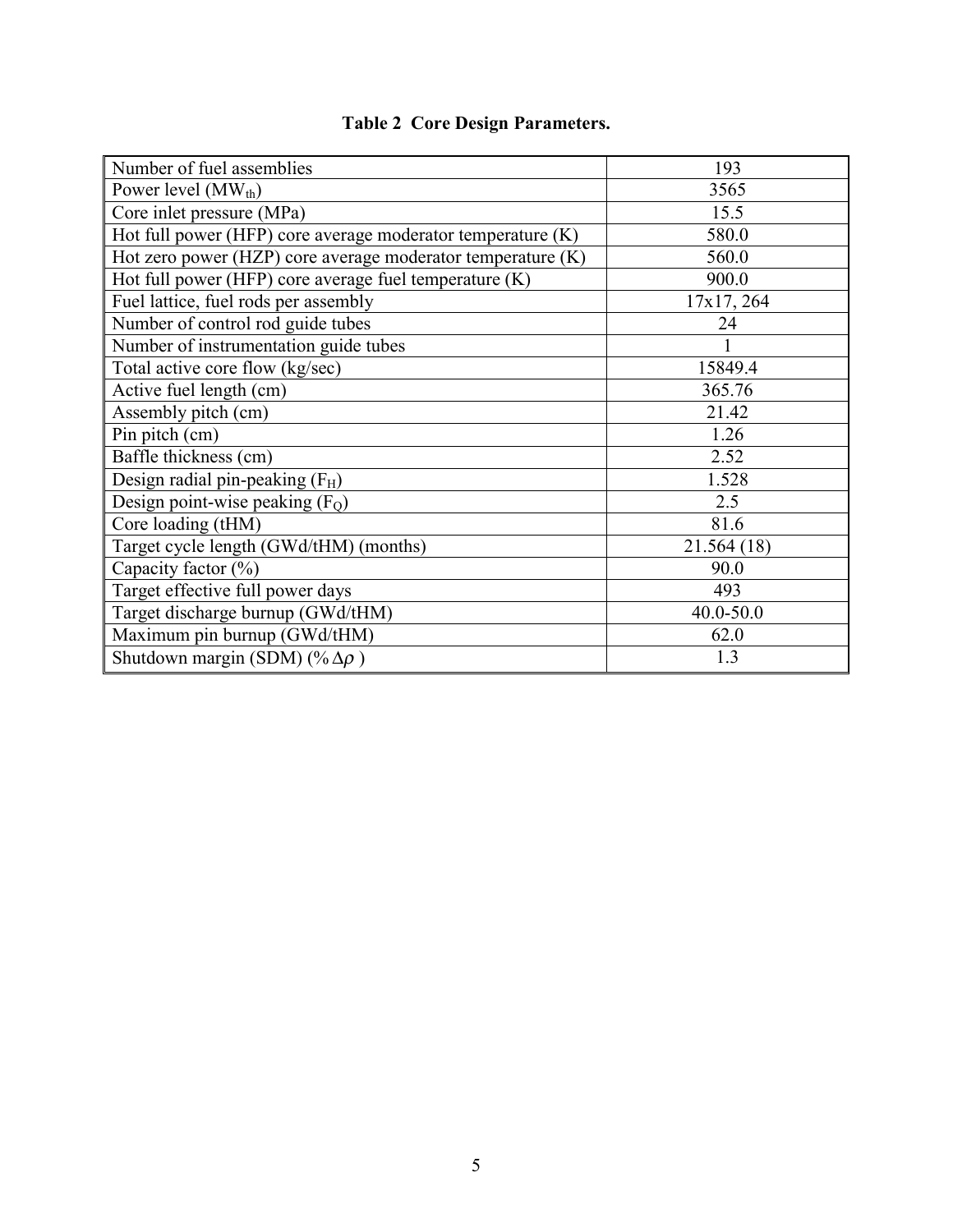### **3) Fuel assembly configuration.**

The configurations for the  $UO<sub>2</sub>$  and MOX fuel assemblies are shown in Figures 2 and 3.



Figure 2 UO<sub>2</sub> Fuel Assembly with 104 IFBA Pins.



**Figure 3 MOX Fuel Assembly with 24 WABA Pins.**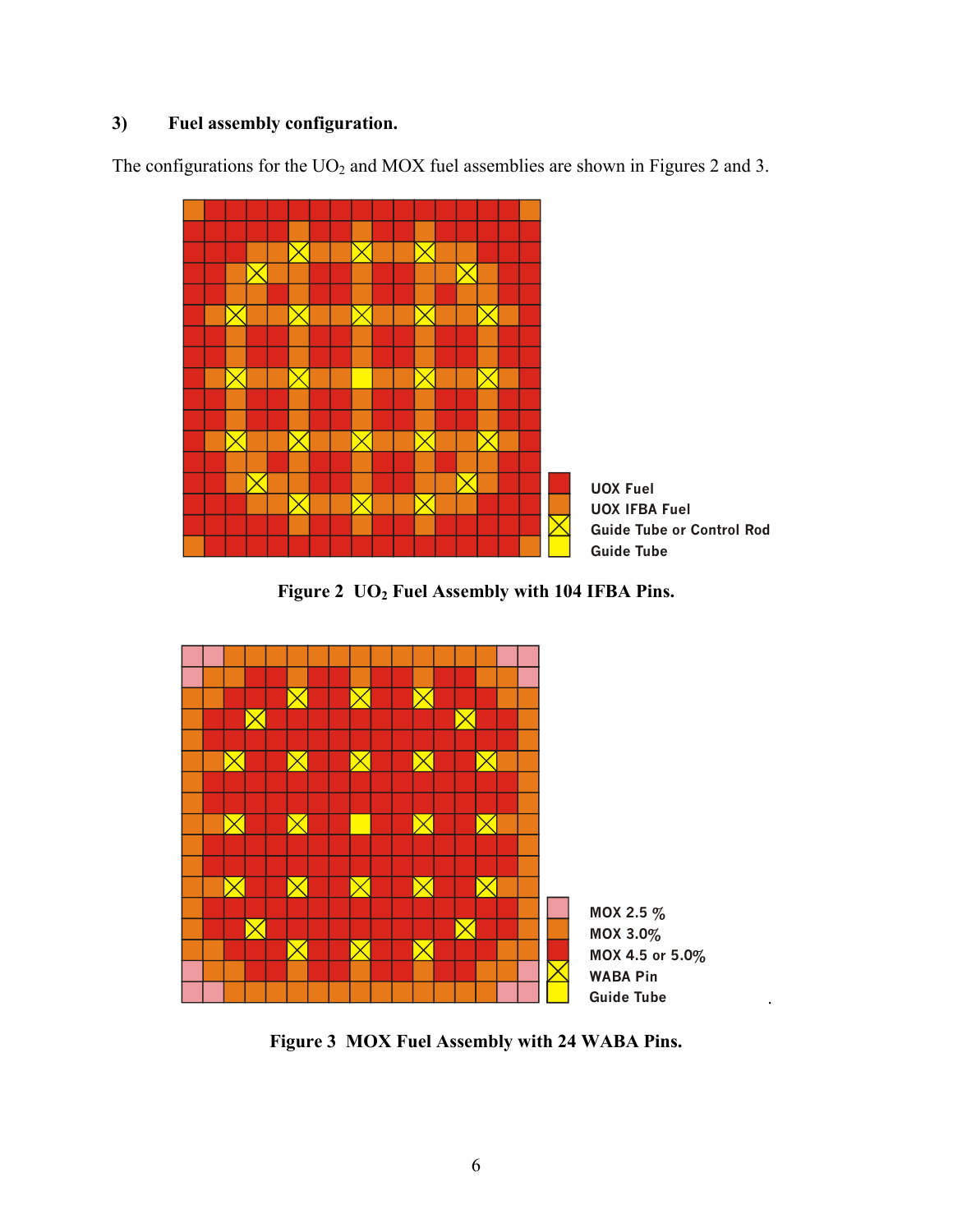### **4) Material Compositions.**

The material compositions for each of the fuel pin types are specified in Tables 3, 4, and 5.

| <b>Assembly</b><br><b>Type</b> | <b>Density</b><br>$[g/cm^3]$ |                                                                                                                                | <b>HM Material</b>                                                     |  |  |  |
|--------------------------------|------------------------------|--------------------------------------------------------------------------------------------------------------------------------|------------------------------------------------------------------------|--|--|--|
| UO <sub>2</sub> 4.2%           | 10.24                        |                                                                                                                                | U-235: 4.2 wt%, U-238: 95.8 wt%                                        |  |  |  |
| UO <sub>2</sub> 4.5%           | 10.24                        |                                                                                                                                | U-235: 4.5 wt%, U-238: 95.5 wt%                                        |  |  |  |
| $MOX$ 4.0%                     | 10.41                        | Corner zone:<br>2.5 wt% Pu-fissile<br>Peripheral zone:<br>$3.0 \text{ wt}$ % Pu-fissile<br>Central zone:<br>4.5 wt% Pu-fissile | Uranium vector:<br>$234/235/236/238 =$<br>$0.002/0.2/0.001/99.797$ wt% |  |  |  |
| $MOX$ 4.3%                     | 10.41                        | Corner zone:<br>2.5 wt% Pu-fissile<br>Peripheral zone:<br>3.0 wt% Pu-fissile<br>Central zone:<br>$5.0 \text{ wt}$ % Pu-fissile | Plutonium vector:<br>$239/240/241/242 =$<br>$93.6/5.9/0.4/0.1$ wt%     |  |  |  |

### **Table 3 Heavy Metal Composition in Fuel.**

### **Table 4 Other Burnable Materials.**

| Absorber<br>material | <b>Density</b><br>$[g/cm^3]$ | <b>Material</b>                            |
|----------------------|------------------------------|--------------------------------------------|
| Control Rod          | .84                          | $B_4C$                                     |
| <b>IFBA</b>          | l.69                         | ZrB <sub>2</sub>                           |
| <b>WABA</b>          | 3.5635                       | $Al_2O_3-B_4C$ , 10.0 wt% B <sub>4</sub> C |

### **Table 5 Other Nonburnable Materials.**

| Other<br>material | <b>Density</b><br>$[g/cm^{3}]$ | <b>Material</b>                                             |
|-------------------|--------------------------------|-------------------------------------------------------------|
| Clad              | 6.504                          | Zircaloy-2: $Zr/Sn/Fe/Cr/N = 98.23/1.50/0.12/0.10/0.05$ at% |
| Gap               | 0.001                          | $O-16$                                                      |
| Baffle            | 7.82                           | SS-304: Fe/Cr/Ni/Mn = $70.351/19.152/8.483/2.014$ at%       |
| Coolant           | 0.75206                        | Water at 560K and 15.5 MPa                                  |
| Coolant           | 0.71187                        | Water at 580K and 15.5 MPa                                  |
| Coolant           | 0.66114                        | Water at 600K and 15.5 MPa                                  |

All boron contains B-10/B-11 = 19.9/80.1 at%. The same type of Zircaloy-2 material is used as cladding for fuel pin, guide tube, control rod and WABA.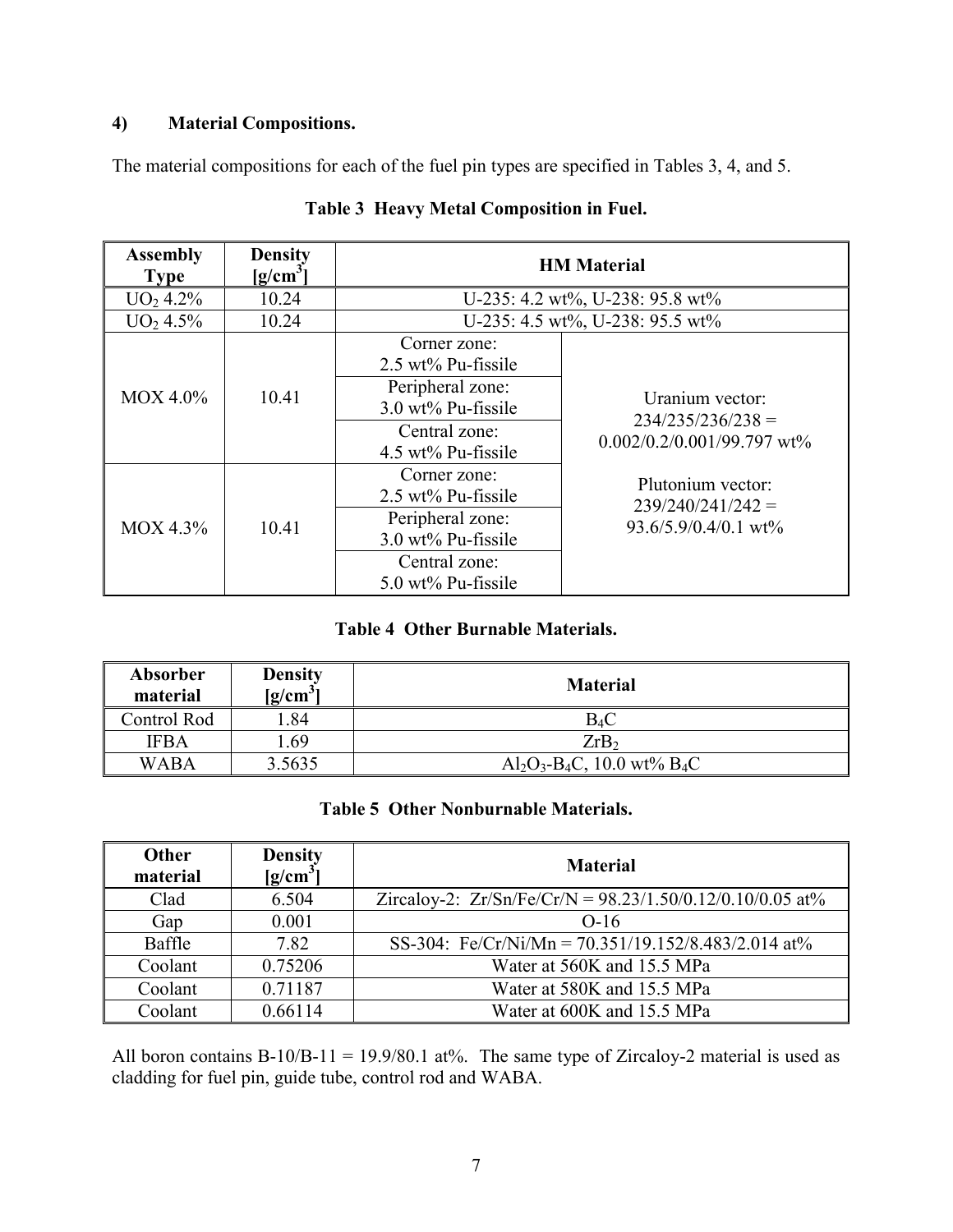Integral Fuel Burnable Absorber (IFBA) pins are used for the reactivity control of the  $UO<sub>2</sub>$ assemblies. IFBA is a coating of zirconium diboride  $(ZrB<sub>2</sub>)$  on the fuel pellets and provides reactivity control over a relatively short burnup period. All  $UO<sub>2</sub>$  assemblies are designed to contain 104 IFBA pins and are located in the highest worth regions in the vicinity of the guide tubes and corners of the assembly.

Wet Annular Burnable Absorbers (WABA) pins are used for reactivity control of the MOX assemblies. WABA consists of an annular pellet of  $Al_2O_3-B_4C$  with wet (water-filled) central region and Zircaloy cladding. In contrast to IFBA, WABA provides relatively long term reactivity control. All MOX assemblies are designed with 24 WABA pins inserted in the guide tube locations.

Even though all necessary macroscopic cross sections are provided as a part of the benchmark specifications, the material number densities are also specified. This was done in order to attract future participants when full-core heterogeneous modeling (fuel/clad/moderator) becomes more common. In addition, it allows participants to use their own cross section generation methodology or if a participant is unable to use macroscopic cross sections provided in the benchmark.

Fuel, WABA and IFBA number densities are provided at each burnup point. Since HELIOS tracks 142 isotopes for the fuel, the data set becomes very large. The data is reduced by including only isotopes with number density greater than  $10^{-9}$  atoms/barn-cm. It is assumed that all fuel pins of the same type within the assembly have the same burnup. The data file is available in electronic form on the benchmark website and by request from the benchmark organizers. A sample with the first 65 isotopes for  $UO<sub>2</sub> 4.2%$  fuel is shown in Appendix B.

### **5) Pin Cell Geometry Specifications.**

The dimensions of the pin cells are listed in Tables 6 and 7, and shown in Figure 4. The Cr-Clad and Waba-Clad gap is ignored and replaced with clad.

| <b>\Cell Type</b><br><b>Radius\</b> | Fuel   | <b>IFBA</b> | <b>GT</b> | <b>CR</b> | <b>WABA</b> |
|-------------------------------------|--------|-------------|-----------|-----------|-------------|
| rl                                  | 0.3951 | 0.3951      | 0.5624    | 0.4331    | 0.2858      |
| r2                                  | 0.4010 | 0.3991      | 0.6032    | 0.4839    | 0.3531      |
| r3                                  | 0.4583 | 0.4010      |           | 0.5624    | 0.4039      |
| r4                                  |        | 0.4583      |           | 0.6032    | 0.4839      |
| r5                                  |        |             |           |           | 0.5624      |
| r6                                  |        |             |           |           | 0.6032      |

#### **Table 6 Pin-Cell Dimensions [cm].**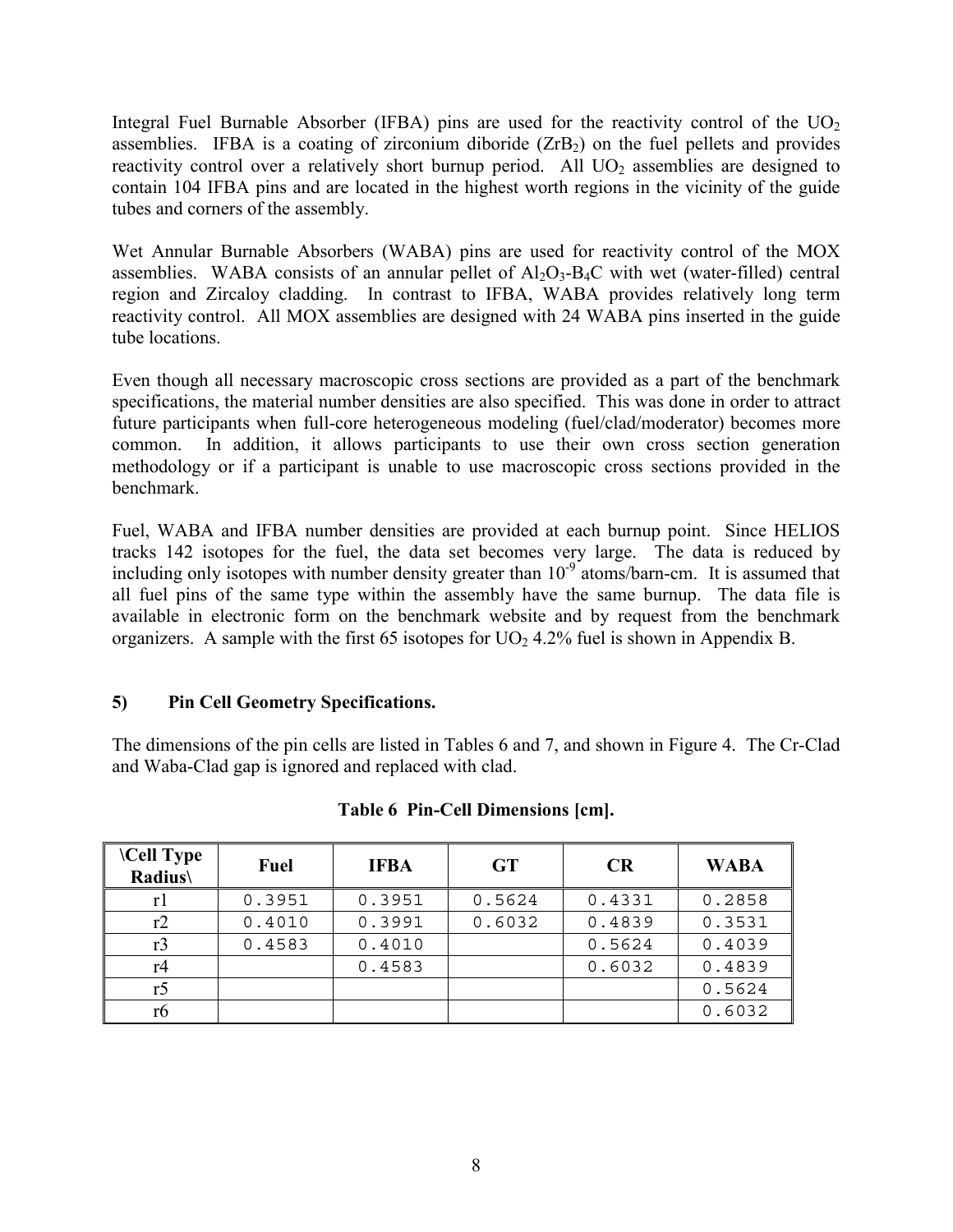| <b>\Cell Type</b><br>Radius\ | <b>Fuel</b> | <b>IFBA</b> | <b>GT</b> | <b>CR</b> | <b>WABA</b> |
|------------------------------|-------------|-------------|-----------|-----------|-------------|
| $r0-r1$                      | Fuel        | Fuel        | Water     | Cr        | Water       |
| $r1-r2$                      | Gap         | Ifba        | Clad      | Clad      | Clad        |
| $r2-r3$                      | Clad        | Gap         |           | Water     | Waba        |
| $r3-r4$                      |             | Clad        |           | Clad      | Clad        |
| $r4-r5$                      |             |             |           |           | Water       |
| $r5-r6$                      |             |             |           |           | Clad        |



**Figure 4 Pin-Cell Geometry.**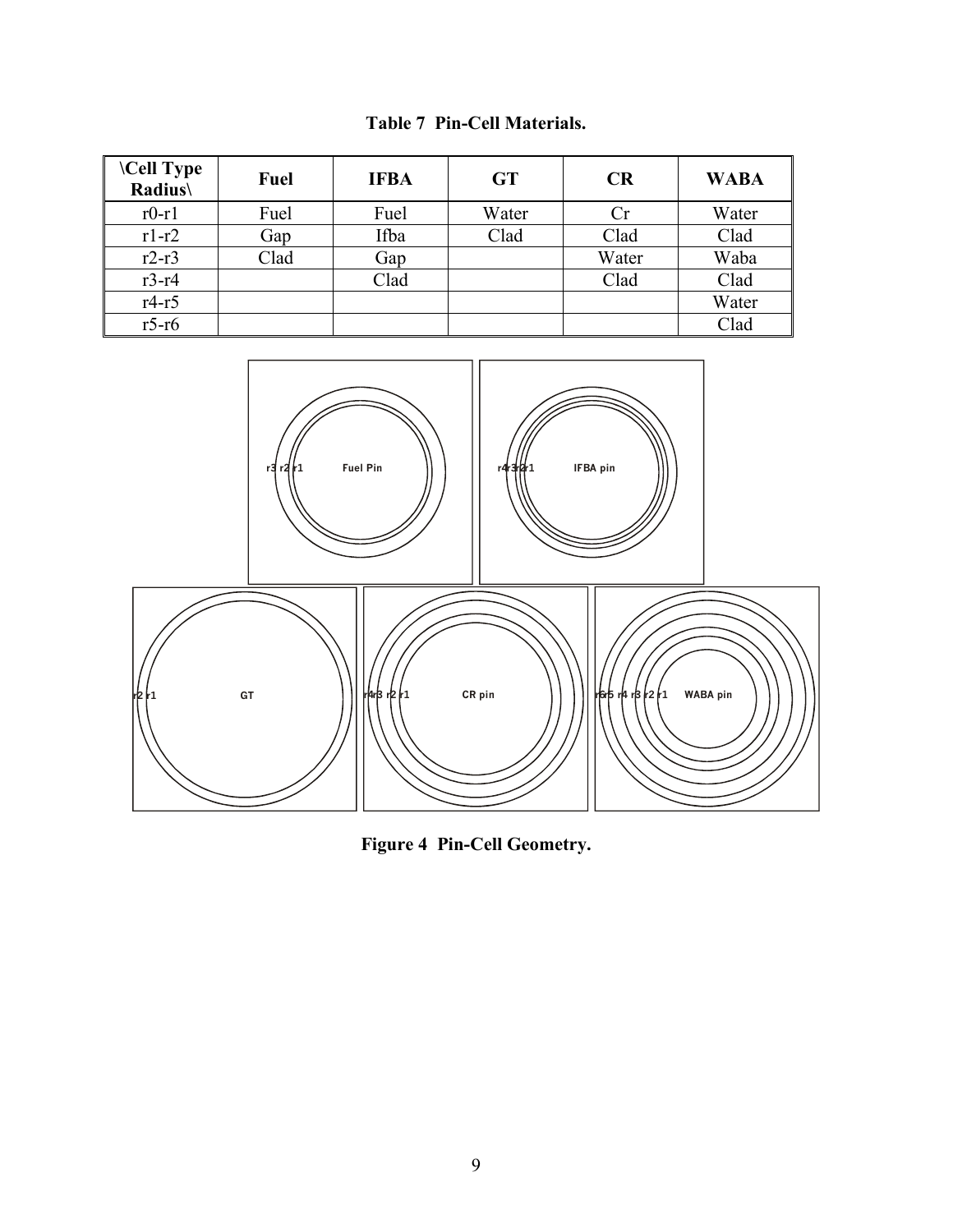#### **6) Cross Section Modeling Information.**

The benchmark is intended as an assembly heterogeneous benchmark (cell-homogeneous or cell heterogeneous i.e. fuel/clad/moderator). However, it is assumed that not all participants have the same capabilities in their core simulators and that some participants might want to use different levels of homogenization detail. Therefore, the following XS homogenization levels and group structures are made available in the benchmark specifications:

- 2G assembly homogenized XS with discontinuity factors and pin power form functions
- 4G assembly homogenized XS with discontinuity factors and pin power form functions
- 8G pin-cell homogenized XS

A complete set of macroscopic cross sections and kinetic parameters defined for each assembly or cell type are provided in the NEMTAB-like format used for the OECD MSLB benchmark [Ivanov, 1999]. The format is described in Appendix C. The cross sections were calculated at different fuel temperature, moderator density and boron density conditions to cover the expected range of core operating conditions. The branch conditions at which cross sections were calculated are shown on Figure 5. The moderator temperature effect is treated implicitly in the moderator density term assuming constant pressure of 15.5 MPa. It is expected that participants using full-core heterogeneous models will use the cross section libraries native to their own codes and the difference will be accounted for during the analysis of results.



**Figure 5 Cross Section Branch Model.**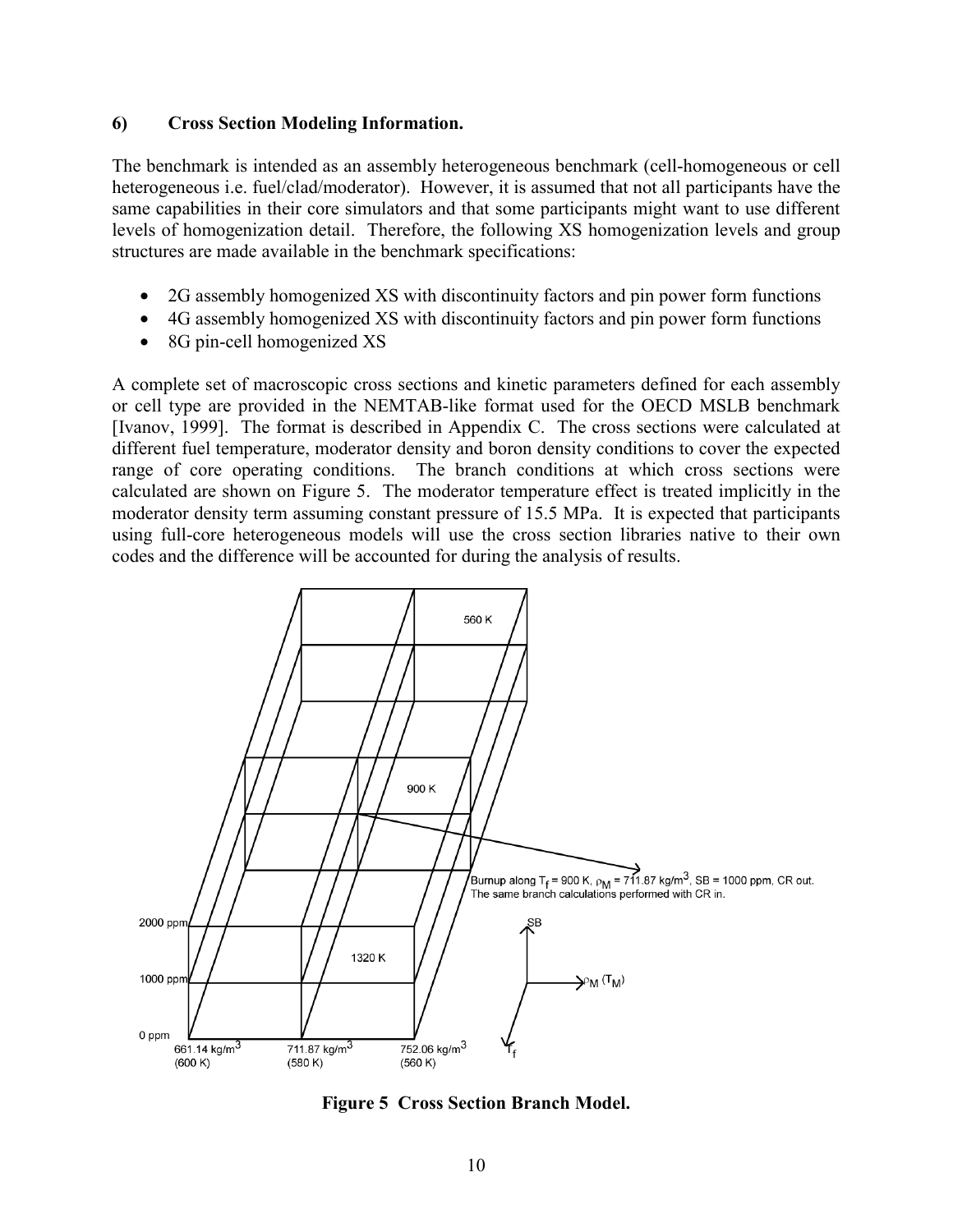The energy group structure for the cell and assembly homogenized cross sections are shown in Table 8. The 2 group structure uses the standard 0.625 eV energy cutoff. The up-scattering in the 2 and 4 group cross sections was removed by modifying the down-scattering using the conservation of neutron spectra to treat the up-scattering effect implicitly:

$$
\Sigma_{g' \leftarrow g} = \Sigma_{g' \leftarrow g} - \frac{\phi_{g'}}{\phi_g} \Sigma_{g \leftarrow g'}, \ g < g' \tag{1}
$$

| <b>4 Group Structure</b> | <b>8 Group Structure</b> | <b>Lower Energy Cutoff [eV]</b> |
|--------------------------|--------------------------|---------------------------------|
|                          |                          | 2.2313E+06                      |
|                          |                          | 8.2085E+05                      |
|                          |                          | 9.1188E+03                      |
|                          |                          | 1.3007E+02                      |
|                          |                          | $3.9279E + 00$                  |
|                          |                          | $6.2506E-01$                    |
|                          |                          | 1.4572E-01                      |
|                          |                          | $0.0000E + 00$                  |

**Table 8 Energy Group Structure.** 

#### **7) Thermal-Physical Properties.**

The effective Doppler temperature  $T_f$  is to be determined from the fuel rod centerline temperature  $T_{f,c}$  and the fuel rod surface temperature  $T_{f,s}$ :

$$
T_f = (1 - \alpha) T_{f,c} + \alpha T_{f,s} \tag{2}
$$

where  $\alpha$  is taken to equal 0.7. This relation is assumed to apply for both UO<sub>2</sub> and MOX fuel. The following simplified fuel thermal-physical properties are provided [Finnemann, 1991]:

$$
k_{UO2} = 1.05 + \frac{2150}{T - 73.15} \frac{W}{m \cdot K}
$$
 (3)

$$
k_{Zr-2} = 7.51 + 2.09 \cdot 10^{-2} T - 1.45 \cdot 10^{-5} T^2 + 7.67 \cdot 10^{-9} T^3 \frac{W}{m \cdot K}
$$
 (4)

$$
c_{p, UO2} = 162.3 + 0.3038T - 2.391 \cdot 10^{-4} T^2 + 6.404 \cdot 10^{-8} T^3 \frac{J}{kg \cdot K}
$$
 (5)

$$
c_{p,2r-2} = 252.54 + 0.11474T \frac{J}{kg \cdot K}
$$
 (6)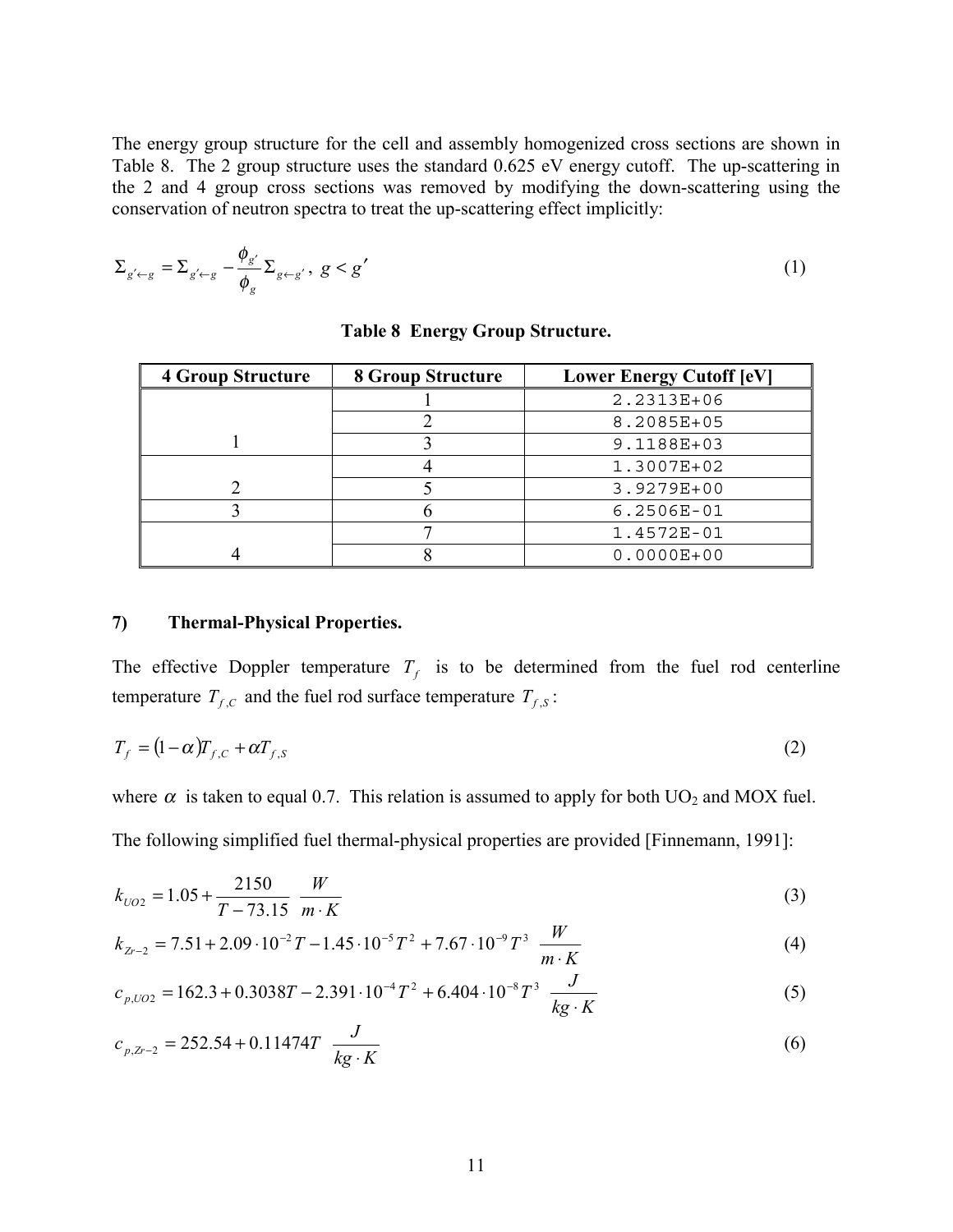Since MOX fuel thermal conductivity is about  $10\%$  smaller than the UO<sub>2</sub> fuel, for the purposes of the benchmark the MOX fuel thermal conductivity is calculated as:

$$
k_{MOX} = 0.9k_{UO2} \tag{7}
$$

The heat transfer coefficient for the gap between fuel and cladding is assumed to be constant:

$$
h_{gap} = 10^4 \frac{W}{m^2 \cdot K} \tag{8}
$$

Expansion effects of fuel and cladding are not considered in this benchmark and are treated implicitly by providing fuel dimensions and densities at HFP conditions. The heat transfer coefficient between cladding and moderator should be calculated using code specific correlations. Because this is a very fast transient from hot zero power conditions, any variation in the manner of calculating these parameters should not be important for this benchmark. It is expected that the T/H feedback would be performed in a manner consistent with the neutronics model (e.g. pin-wise or assembly-wise) and any differences among participants will be accounted for in the analysis of results.

#### **8) Benchmark Submittal.**

The submittal should be made on the Excel submittal templates that are part of the benchmark. If Excel is not available, other format will be provided by request. The submittal should be sent to both tomasz@ecn.purdue.edu and downar@ecn.purdue.edu by June 1, 2004. No paper copy is necessary.

A benchmark website has been established at: https://engineering.purdue.edu/PARCS/MOX\_Benchmark

The website will make available the specifications, material number densities, cross section libraries, Excel submittal templates, answers to questions and any updates made since release of the benchmark.

Organizers contact information:

Tomasz Kozlowski Purdue University 1290 Nuclear Engineering Building West Lafayette, IN 47907 U.S.A. tomasz@ecn.purdue.edu Tel. +1-765-494-7828 Fax.  $+1-765-494-9570$ 

Prof. Thomas J. Downar Purdue University 1290 Nuclear Engineering Building West Lafayette, IN 47907 U.S.A. downar@ecn.purdue.edu Tel. +1-765-494-5752 Fax. +1-765-494-9570

Please notify benchmark organizers via email your intent to participate in the benchmark.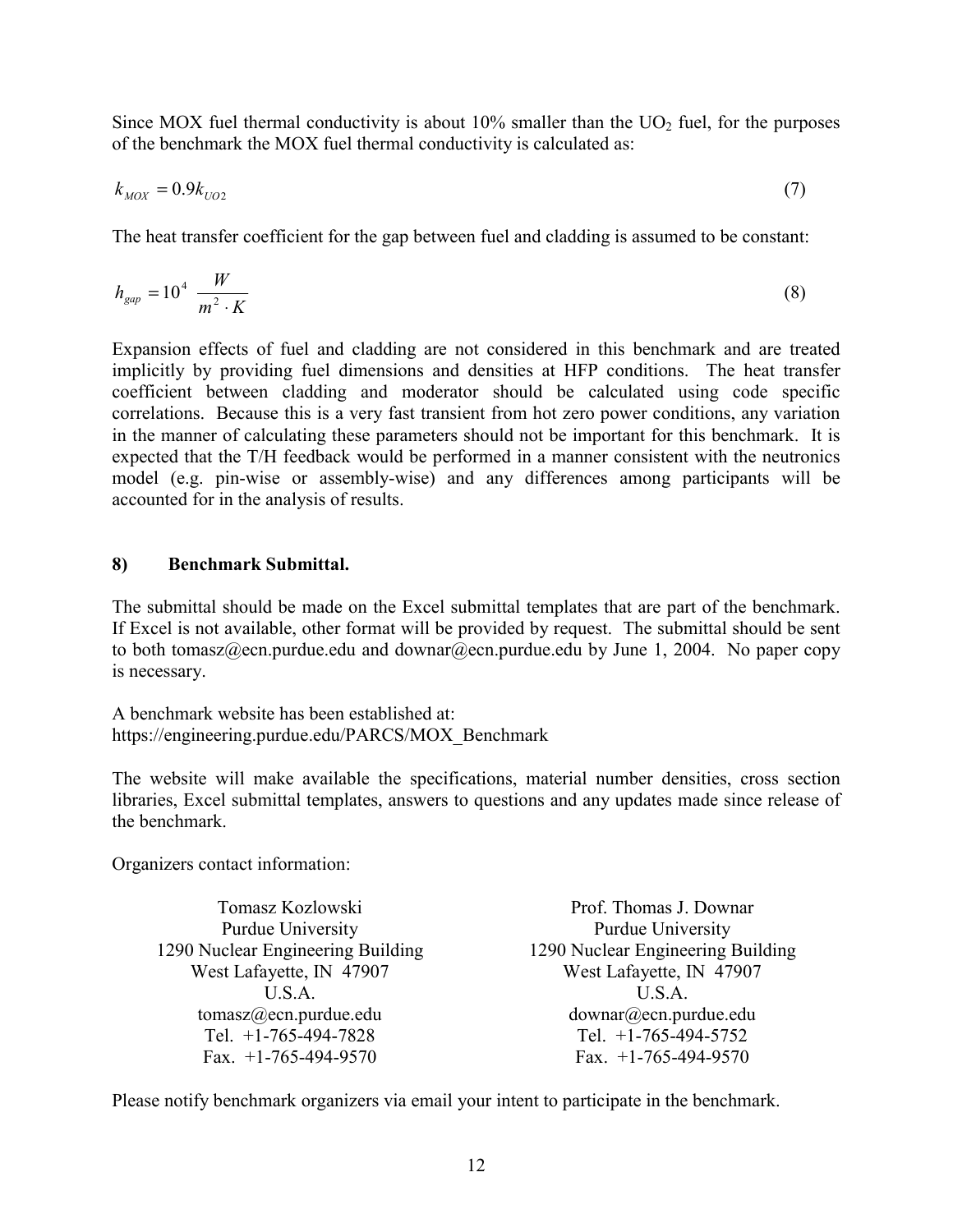#### **REFERENCES**

1. A. A. Alsaed, M. L. Adams, "Disposition of Weapons-Grade Plutonium in Westinghouse Reactors," ANRCP-1998-1, March 1998, http://www.pu.org/.

2. G. Alonso-Vargas, M. L. Adams, "Studies of Flexible MOX/LEU Fuel Cycles," ORNL/SUB/99-19XSY062V-1, ANRCP-1999-9, March 1999, http://www.pu.org/.

3. N. Z. Cho, "Benchmark Problem 1A," KAIST/NurapT, June 2000, http://nurapt.kaist.ac.kr/benchmark/.

4. H. Finnemann, A. Galati, "NEACRP 3-D LWR Core Transient Benchmark," NEACRP-L-335, October 1991, http://www.nea.fr/html/science/docs/1991/.

5. J. C. Lefebvre, J. Mondot, J. P. West, "Benchmark Calculations of Power Distribution within Assemblies," NEACRP L-336, October 1991, http://www.nea.fr/html/science/docs/1991/.

6. K. N. Ivanov, T. M. Beam, A. J. Baratta, "PWR Main Steam Line Break (MSLB) Benchmark, Volume I: Final Specifications," NEA/NSC/DOC(99)8, April 1999, http://www.nea.fr/html/science/docs/1999/.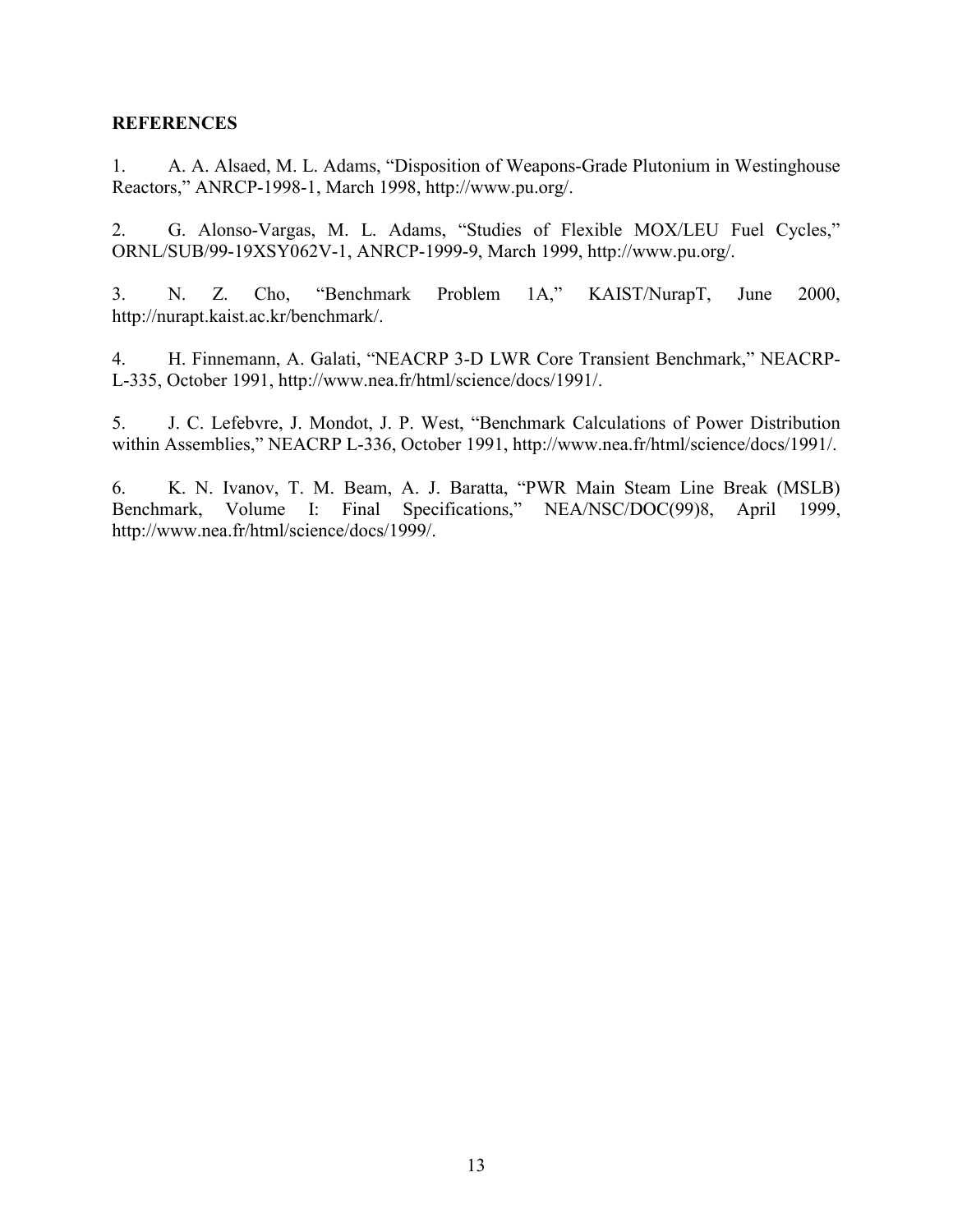#### **APPENDIX A: SUBMITTAL CHECKLIST**

Part 1: 2D Fixed T/H conditions ( $\rho_M = 752.06 \text{ kg/m}^3$ , T<sub>core</sub> = 560 K, SB = 1000.0 ppm).

a) All Rods Out State

 $\_\_\_\$  k<sub>eff</sub>

- \_\_\_ axially averaged assembly power
- axially averaged pin power for 6 assemblies along the diagonal  $(A, 1)$   $(F, 6)$

#### b) Rod Worth Calculations with All Rods Out

- $\frac{1}{\text{Left with Rod (A, 1)}$  in
- $\frac{\phantom{+}}{\phantom{+}}$  k<sub>eff</sub> with Rod  $(A, 3)$  in
- $\frac{1}{\text{Left with Rod (A, 5)}$  in
- $\frac{\text{K}_{\text{eff}}}{\text{K}_{\text{eff}}}$  with Rod (A, 7) in
- $\frac{\phantom{+}}{\phantom{+}}$  k<sub>eff</sub> with Rod  $(B, 6)$  in
- $\frac{\text{K}_{\text{eff}}}{\text{K}_{\text{eff}}}$  with Rod  $(C, 3)$  in
- $_k$ <sub>eff</sub> with Rod (C, 7) in
- $\frac{\phantom{+}}{\phantom{+}}$  k<sub>eff</sub> with Rod  $(D, 6)$  in
- $\frac{\phantom{+}}{\phantom{+}}$  k<sub>eff</sub> with Rod  $(E, 5)$  in
- $\frac{\text{K}}{\text{eff}}$  with Rod (E, 7) in

c) All Rods In State

- $k_{\text{eff}}$
- \_\_\_ axially averaged assembly power
- $\_\_$ axially averaged pin power for 6 assemblies along the diagonal (A, 1) (F, 6)

d) Rod Worth Calculations with All Rods In

- $\frac{1}{\text{Left with Rod (A, 1) out}}$
- $\frac{1}{\text{Left with Rod } (A, 3)}$  out
- $k_{\text{eff}}$  with Rod  $(A, 5)$  out
- $\frac{1}{\sqrt{2\pi}}$  k<sub>eff</sub> with Rod  $(A, 7)$  out
- $\frac{1}{\sqrt{2\pi}}$  k<sub>eff</sub> with Rod  $(B, 6)$  out
- $\frac{1}{\text{Left with Rod (C, 3) out}}$
- $\frac{1}{\text{Left}}$  with Rod (C, 7) out
- $\frac{1}{\sqrt{2}}$  k<sub>eff</sub> with Rod (D, 6) out
- $\frac{1}{\sqrt{2}}$  k<sub>eff</sub> with Rod (E, 5) out
- $_k$ <sub>eff</sub> with Rod (E, 7) out

Part 2: 3D HFP conditions (Power = 100.0 %,  $T_{in}$  = 560 K, P<sub>in</sub> = 15.5 MPa, SB = critical).

- a) All Rods Out State
- \_\_\_ critical boron concentration
- \_\_\_ axially averaged assembly power
- $\frac{1}{2}$  axially averaged pin power for 6 assemblies along the diagonal (A, 1) (F, 6)
- \_\_\_ axially averaged assembly doppler temperature
- \_\_\_ axially averaged assembly moderator density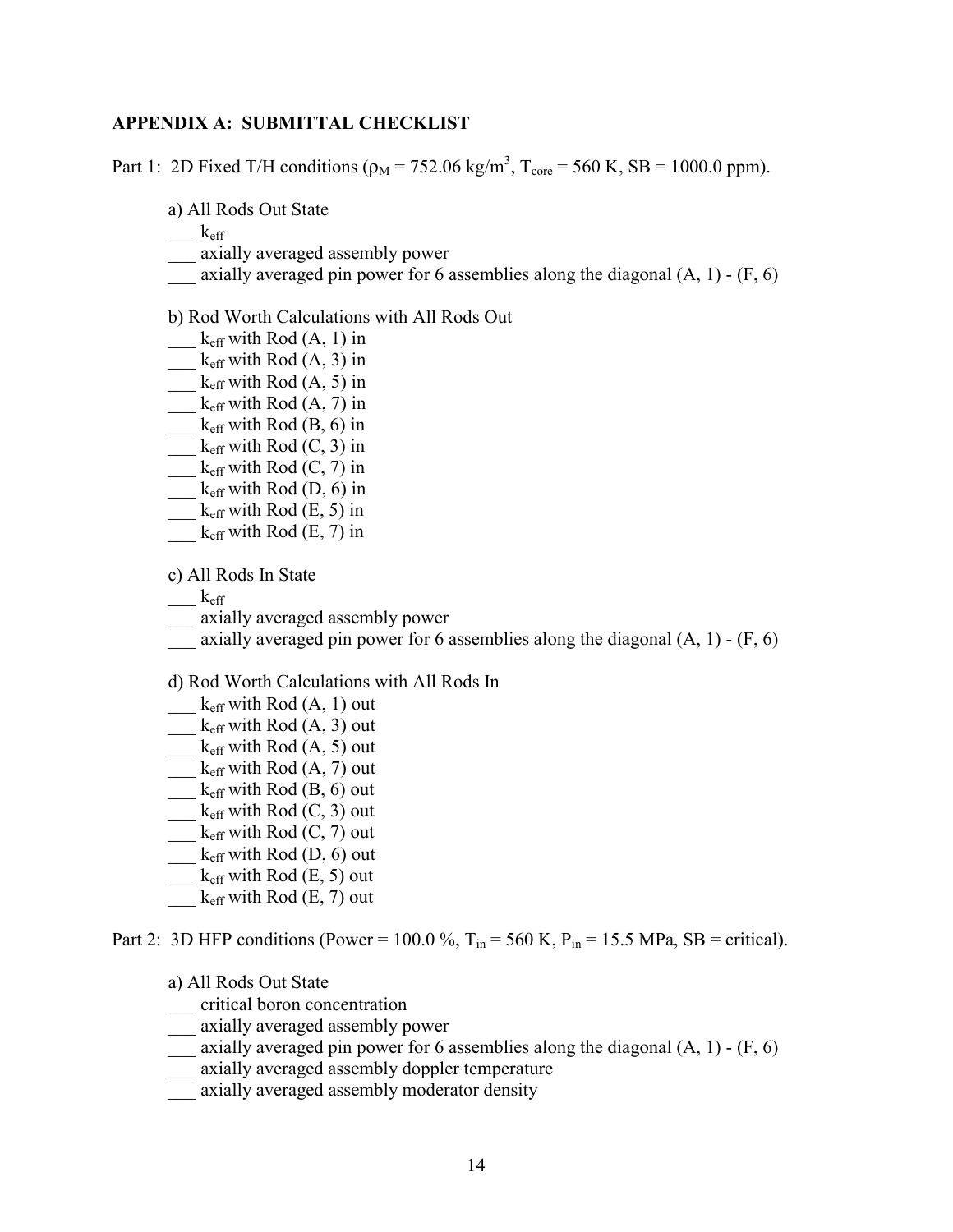axially averaged assembly moderator temperature

- \_\_\_ assembly moderator density at core outlet
- \_\_\_ assembly moderator temperature at core outlet
- \_\_\_ radially averaged axial power
- \_\_\_ radially averaged axial doppler temperature
- \_\_\_ radially averaged axial moderator density
- \_\_\_ radially averaged axial moderator temperature

Part 3: 3D HZP conditions (Power =  $10^{-4}$  %, T<sub>in</sub> = 560 K, P<sub>in</sub> = 15.5 MPa, SB = critical).

a) Beginning of transient: All Control Banks In, All Shutdown Banks Out State

- \_\_\_ critical boron concentration
- $\_\_$  core  $\beta_{\text{eff}}$
- \_\_\_ axially averaged assembly power
- $\frac{1}{2}$  axially averaged pin power for 6 assemblies along the diagonal (A, 1) (F, 6)
- \_\_\_ radially averaged axial power

Part 4: 3D Transient: withdrawal of rod (E, 5) from conditions calculated in Part 3 a).

- a) Provide every 0.01 sec up to 1.0 sec
- \_\_\_ core power
- \_\_\_ total reactivity
- \_\_\_ doppler reactivity
- \_\_\_ moderator reactivity
- \_\_\_ control rod reactivity
- $\frac{1}{\sqrt{2\pi}}$  radial assembly peaking (f<sub>xy</sub>)
- $\frac{1}{\sqrt{1 + \frac{1}{\sqrt{1 + \frac{1}{\sqrt{1 + \frac{1}{\sqrt{1 + \frac{1}{\sqrt{1 + \frac{1}{\sqrt{1 + \frac{1}{\sqrt{1 + \frac{1}{\sqrt{1 + \frac{1}{\sqrt{1 + \frac{1}{\sqrt{1 + \frac{1}{\sqrt{1 + \frac{1}{\sqrt{1 + \frac{1}{\sqrt{1 + \frac{1}{\sqrt{1 + \frac{1}{\sqrt{1 + \frac{1}{\sqrt{1 + \frac{1}{\sqrt{1 + \frac{1}{\sqrt{1 + \frac{1}{\sqrt{1 + \frac{1}{\sqrt{1 + \frac{1}{\sqrt{1 + \frac{1}{\sqrt{1 +$
- $\frac{1}{2}$  point-wise pin peaking (f<sub>0</sub>)
- core average doppler temperature
- \_\_\_ core average moderator density
- \_\_\_ core average moderator temperature

b) Provide every 0.1 sec up to 1.0 sec

- \_\_\_ axially averaged assembly power
- $\frac{1}{2}$  axially averaged pin power for 6 assemblies along the diagonal (A, 1) (F, 6)
- \_\_\_ assembly axial power in the location of the ejected rod
- \_\_\_ assembly axial doppler temperature in the location of the ejected rod
- \_\_\_ assembly axial moderator density in the location of the ejected rod
- \_\_\_ assembly axial moderator temperature in the location of the ejected rod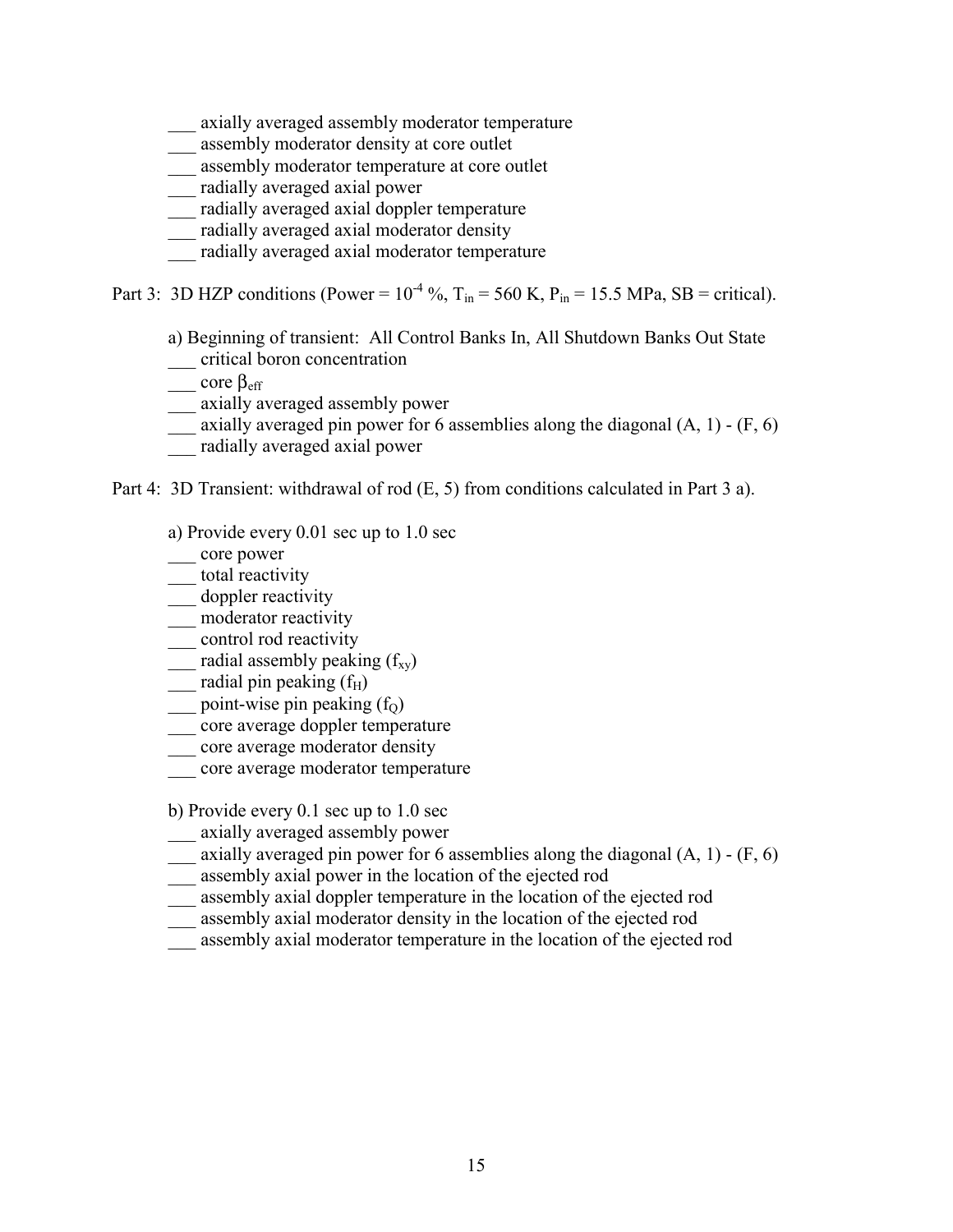# **APPENDIX B: SAMPLE FUEL NUMBER DENSITIES FOR UO2 4.2% ASSEMBLY**

|                                 |                        | Burnup [GWd/t]                                                                                       |                            |                         |                                     |                                                                                           |             |                                                    |             |
|---------------------------------|------------------------|------------------------------------------------------------------------------------------------------|----------------------------|-------------------------|-------------------------------------|-------------------------------------------------------------------------------------------|-------------|----------------------------------------------------|-------------|
|                                 |                        | Burnup Point                                                                                         |                            |                         |                                     |                                                                                           |             |                                                    |             |
| Isotope                         | <b>HELIOS</b>          | 0.0                                                                                                  | 0.15                       | 17.5                    | 20.0                                | 22.5                                                                                      | 32.5        | 35.0                                               | 37.5        |
| Name                            | Identifier             | 1                                                                                                    | 2                          | 17                      | 18                                  | 19                                                                                        | 23          | 24                                                 | 25          |
| $Mo-95$ (FP)                    | $42595 -$              |                                                                                                      |                            | 1.76830E-05             | 2.10532E-05                         | 2.43736E-05 3.70448E-05                                                                   |             | 4.00530E-05                                        | 4.29970E-05 |
| $Tc-99$ (FP)                    | $43599 -$              |                                                                                                      |                            | 8.19239E-08 2.40933E-05 | 2.73519E-05                         | 3.05554E-05 4.27999E-05                                                                   |             | 4.57139E-05                                        | 4.85671E-05 |
| Pd-108 (FP)                     | $46608 -$              |                                                                                                      | 3.58133E-09                | 2.01585E-06             | 2.51039E-06                         | 3.04915E-06                                                                               | 5.62129E-06 | 6.36298E-06                                        | 7.14199E-06 |
| $Xe-131$ (FP)                   | $54631 -$              |                                                                                                      | 1.63840E-08                | 1.06985E-05             | 1.20328E-05                         | 1.33047E-05 1.77608E-05                                                                   |             | 1.87169E-05<br>4.94008E-05 5.24312E-05             | 1.96103E-05 |
| $Cs-133$ (FP)<br>$U - 235$      | $55633 -$              | 92235 9.71492E-04                                                                                    | 5.42128E-08<br>9.67328E-04 | 2.61076E-05             |                                     | 2.96475E-05 3.31193E-05 4.62932E-05<br>5.80775E-04 5.36589E-04 4.94761E-04 3.49384E-04    |             | 3.18203E-04 2.88980E-04                            |             |
| $U - 236$                       | $92236 -$              |                                                                                                      | 7.92924E-07                | 7.11583E-05             | 7.86753E-05                         | 8.56486E-05 1.08470E-04                                                                   |             | 1.12982E-04 1.17044E-04                            |             |
| $U - 238$                       |                        | 92238 2.18794E-02 2.18773E-02 2.16336E-02 2.15964E-02 2.15585E-02 2.13988E-02                        |                            |                         |                                     |                                                                                           |             | 2.13569E-02 2.13140E-02                            |             |
| $Pu-238$                        | 94238                  |                                                                                                      |                            | 5.08451E-07             | 7.13536E-07                         | 9.62084E-07                                                                               | 2.42733E-06 | 2.91468E-06                                        | 3.44917E-06 |
| $Pu-239$                        | $94239 -$              |                                                                                                      | 7.54884E-07                |                         |                                     | 1.07858E-04 1.14067E-04 1.19049E-04 1.30075E-04 1.31236E-04 1.31952E-04                   |             |                                                    |             |
| $Pu-240$                        | $94240 -$              |                                                                                                      |                            | 1.43304E-09 2.21196E-05 |                                     | 2.60945E-05 3.00003E-05 4.43591E-05                                                       |             | 4.75380E-05 5.05287E-05                            |             |
| $Pu-241$                        | $94241 -$              |                                                                                                      |                            | 1.09779E-05             | 1.37246E-05                         | 1.64876E-05 2.67336E-05                                                                   |             | 2.89421E-05                                        | 3.09761E-05 |
| $Pu-242$                        | $94242 -$              |                                                                                                      |                            |                         |                                     | 1.26448E-06 1.86575E-06 2.60137E-06 6.85451E-06                                           |             | 8.22176E-06 9.69682E-06                            |             |
| $Am-241$                        | $95241 -$              |                                                                                                      |                            |                         |                                     | 1.76423E-07 2.49678E-07 3.33089E-07 7.19747E-07                                           |             | 8.17423E-07 9.11165E-07                            |             |
| 0-16 in UO2                     |                        | 8001 4.57018E-02 4.57018E-02 4.57018E-02 4.57018E-02 4.57018E-02 4.57018E-02 4.57018E-02 4.57018E-02 |                            |                         |                                     |                                                                                           |             |                                                    |             |
| Ru-101 (FP)                     | $44601 -$              |                                                                                                      | 1.88143E-07                |                         |                                     | 2.19801E-05 2.51017E-05 2.82139E-05 4.05465E-05                                           |             | 4.35951E-05 4.66278E-05                            |             |
| Rh-103 (FP)                     | $45603 -$              |                                                                                                      | 4.02572E-09                | 1.19458E-05             |                                     | 1.37890E-05 1.55849E-05 2.22112E-05                                                       |             | 2.37128E-05 2.51478E-05                            |             |
| Rh-105 (FP)                     | $45605 -$              |                                                                                                      | 1.75909E-08                | 4.57383E-08             | 4.84212E-08                         | 5.09780E-08                                                                               | 6.02870E-08 | 6.24351E-08                                        | 6.45223E-08 |
| Pd-105 (FP)                     | $46605 -$              |                                                                                                      | 2.02417E-08                | 7.71152E-06             | 9.18176E-06                         | 1.07211E-05                                                                               | 1.74893E-05 | 1.93171E-05 2.11929E-05                            |             |
| Pd-107 (FP)                     | $46607 -$              |                                                                                                      | 8.43945E-09                | 3.32193E-06             |                                     | 4.08714E-06 4.91198E-06 8.76228E-06                                                       |             | 9.85276E-06 1.09907E-05                            |             |
| Aq-109 (FP)                     | $47609 -$              |                                                                                                      | 2.12441E-09                | 1.21185E-06             | 1.49268E-06                         | 1.79259E-06                                                                               | 3.14995E-06 | 3.52120E-06                                        | 3.90237E-06 |
| In-115<br>(FP)                  | $49615 -$              |                                                                                                      |                            | 9.92244E-08             | 1.11432E-07                         | 1.23041E-07 1.63316E-07                                                                   |             | 1.71839E-07                                        | 1.79758E-07 |
| $Xe-134$ (FP)                   | $54634 -$              |                                                                                                      |                            |                         |                                     | 2.82190E-07 3.25852E-05 3.71928E-05 4.17910E-05 6.00974E-05                               |             | 6.46538E-05 6.92024E-05                            |             |
| Nd-143 (FP)                     | $60643 -$              |                                                                                                      | 9.00163E-09                | 1.97780E-05             | 2.21845E-05                         | 2.44529E-05                                                                               | 3.21512E-05 | 3.37326E-05                                        | 3.51775E-05 |
| Nd-145 (FP)                     | $60645 -$              |                                                                                                      | 1.40715E-07                | 1.48964E-05             | 1.68123E-05                         | 1.86793E-05                                                                               | 2.56639E-05 | 2.72896E-05                                        | 2.88670E-05 |
| $Pm-147$ (FP)                   | $61647 -$              |                                                                                                      | 9.51027E-09                |                         |                                     | 5.80911E-06  6.27491E-06  6.67053E-06  7.69046E-06                                        |             | 7.83361E-06 7.94163E-06<br>6.45369E-08 6.51599E-08 |             |
| $Pm-148m$ (FP)<br>$Sm-147$ (FP) | 61748 -<br>$62647 -$   |                                                                                                      |                            | 4.84864E-08             | 5.24076E-08                         | 5.56855E-08 6.35934E-08<br>1.00999E-06 1.25728E-06 1.51371E-06 2.55676E-06                |             | 2.80709E-06 3.04864E-06                            |             |
| $Sm-149$ (FP)                   | $62649 -$              |                                                                                                      |                            |                         |                                     | 1.46942E-08 1.07522E-07 1.08046E-07 1.08134E-07 1.05255E-07 1.03964E-07 1.02526E-07       |             |                                                    |             |
| $Sm-150$ (FP)                   | $62650 -$              |                                                                                                      | 2.73051E-09                | 5.08532E-06             | 5.89284E-06                         | 6.70640E-06                                                                               | 9.97015E-06 | 1.07769E-05                                        | 1.15757E-05 |
| $Sm-151$ (FP)                   | $62651 -$              |                                                                                                      | 9.61655E-09                |                         |                                     | 4.32940E-07 4.51705E-07 4.69311E-07 5.30339E-07                                           |             | 5.43485E-07 5.55867E-07                            |             |
| $Sm-152$ (FP)                   | $62652 -$              |                                                                                                      | 1.03882E-08                | 2.39241E-06             | 2.71748E-06                         | 3.02869E-06 4.14660E-06                                                                   |             | 4.39754E-06 4.63829E-06                            |             |
| Eu-153<br>(FP)                  | $63653 -$              |                                                                                                      | 2.96560E-09                | 1.51938E-06             | 1.85186E-06                         | 2.20324E-06                                                                               | 3.73578E-06 | 4.13668E-06                                        | 4.53971E-06 |
| Eu-154 (FP)                     | $63654 -$              |                                                                                                      |                            | 2.17340E-07             |                                     | 2.85195E-07 3.61079E-07 7.25940E-07                                                       |             | 8.27219E-07 9.30400E-07                            |             |
| Eu-155 (FP)                     | $63655 -$              |                                                                                                      | 1.32483E-09                | 4.96168E-08             | 6.03234E-08                         | 7.23063E-08 1.31119E-07                                                                   |             | 1.47925E-07 1.65291E-07                            |             |
| Gd-155<br>(FP)                  | $64655 -$              |                                                                                                      |                            |                         |                                     |                                                                                           | 1.20544E-09 | 1.35055E-09 1.49818E-09                            |             |
| Gd-156 (FP)                     | 64656 -                |                                                                                                      |                            |                         |                                     | 4.79685E-07    6.23822E-07    7.95778E-07    1.83527E-06                                  |             | 2.20096E-06 2.61565E-06                            |             |
| Gd-157 (FP)                     | $64657 -$              |                                                                                                      |                            | 2.01182E-09             | 2.21770E-09                         | 2.43171E-09                                                                               | 3.40132E-09 | 3.67750E-09                                        | 3.96851E-09 |
| Gd-158<br>(FP)                  | $64658 -$              |                                                                                                      |                            |                         | 1.58331E-07 1.96743E-07 2.39588E-07 |                                                                                           | 4.62939E-07 | 5.34135E-07 6.12592E-07                            |             |
| $U - 234$                       | $92234 -$              |                                                                                                      |                            |                         |                                     |                                                                                           |             |                                                    |             |
| $U - 237$                       | $92237 -$              |                                                                                                      | 8.46214E-09                |                         |                                     | 1.43301E-07 1.56299E-07 1.68754E-07 2.14061E-07 2.24390E-07 2.34336E-07                   |             |                                                    |             |
| $Np-237$                        | $93237 -$              |                                                                                                      | 1.85389E-09                | 3.69536E-06             |                                     | 4.49683E-06 5.33400E-06 8.88982E-06                                                       |             | 9.79707E-06 1.06995E-05                            |             |
| $Np-238$                        | $93238 -$              |                                                                                                      |                            |                         | 9.14987E-09 1.13638E-08 1.37685E-08 |                                                                                           | 2.51144E-08 | 2.83325E-08                                        | 3.16794E-08 |
| $Np-239$                        | $93239 -$              |                                                                                                      |                            | 1.06838E-06 1.62883E-06 | 1.65984E-06                         | 1.69260E-06                                                                               | 1.83717E-06 | 1.87603E-06                                        | 1.91571E-06 |
| Am-242m                         | $95342 -$              |                                                                                                      |                            | 2.66668E-09             | 3.97286E-09                         | 5.51556E-09                                                                               | 1.30393E-08 | 1.49824E-08                                        | 1.68500E-08 |
| $Am-243$                        | $95243 -$              |                                                                                                      |                            |                         | 1.08442E-07 1.85480E-07             | 2.94289E-07 1.14358E-06                                                                   |             | 1.47677E-06 1.86212E-06                            |             |
| $Cm - 242$<br>$Cm - 243$        | $96242 -$<br>$96243 -$ |                                                                                                      |                            | 2.60826E-08             | 4.18494E-08                         | 6.23897E-08 1.91794E-07                                                                   | 3.13637E-09 | 2.34309E-07 2.79774E-07<br>4.14652E-09             | 5.32356E-09 |
| $Cm - 244$                      | $96244 -$              |                                                                                                      |                            |                         |                                     | 1.20043E-08 2.40266E-08 4.39017E-08 2.70011E-07 3.83945E-07 5.30227E-07                   |             |                                                    |             |
| $Cm - 245$                      | $96245 -$              |                                                                                                      |                            |                         |                                     |                                                                                           |             | 1.35307E-09 1.16135E-08 1.75815E-08 2.56871E-08    |             |
| $Cm - 246$                      | $96246 -$              |                                                                                                      |                            |                         |                                     |                                                                                           |             | 1.19368E-09 1.94276E-09                            |             |
| $Br-81$<br>(FP)                 | $35581 -$              |                                                                                                      | 7.19542E-09                | 8.03959E-07             |                                     | 9.12825E-07 1.02009E-06 1.43280E-06 1.53182E-06 1.62918E-06                               |             |                                                    |             |
| $Kr-82$ (FP)                    | $36582 -$              |                                                                                                      |                            |                         |                                     | 8.44430E-09 1.09770E-08 1.38494E-08 2.88013E-08 3.34192E-08 3.83934E-08                   |             |                                                    |             |
| $Kr-83$ (FP)                    | $36583 -$              |                                                                                                      |                            |                         |                                     | 1.91147E-08 1.85164E-06 2.06244E-06 2.26079E-06 2.93190E-06 3.06961E-06 3.19551E-06       |             |                                                    |             |
| $Kr-84$ (FP)                    | $36584 -$              |                                                                                                      |                            |                         |                                     | 3.58234E-08 3.93700E-06 4.47587E-06 5.01116E-06 7.12403E-06 7.64665E-06 8.16751E-06       |             |                                                    |             |
| $Kr-85$ (FP)                    | $36585 -$              |                                                                                                      |                            |                         |                                     | 9.91486E-09  9.86750E-07  1.10570E-06  1.22003E-06  1.63430E-06  1.72780E-06  1.81750E-06 |             |                                                    |             |
| $Kr-86$ (FP)                    | $36586 -$              |                                                                                                      |                            |                         |                                     | 6.93053E-08 7.13350E-06 8.03551E-06 8.91357E-06 1.22023E-05 1.29717E-05 1.37211E-05       |             |                                                    |             |
| $Sr-89$ (FP)                    | $38589 -$              |                                                                                                      |                            |                         |                                     | 1.61277E-07 2.41539E-06 2.34747E-06 2.28103E-06 2.03479E-06 1.97747E-06 1.92157E-06       |             |                                                    |             |
| $Sr-90$ (FP)                    | $38590 -$              |                                                                                                      |                            |                         |                                     | 2.02118E-07 2.03192E-05 2.28109E-05 2.52173E-05 3.40448E-05 3.60634E-05 3.80106E-05       |             |                                                    |             |
| $Y-89$ (FP)                     | $39589 -$              |                                                                                                      |                            |                         |                                     | 4.51067E-09 1.45298E-05 1.67222E-05 1.88521E-05 2.67821E-05 2.86255E-05 3.04162E-05       |             |                                                    |             |
| $Y-91$ (FP)                     | $39591 -$              |                                                                                                      |                            |                         |                                     | 2.00633E-07 3.55081E-06 3.46700E-06 3.38252E-06 3.06275E-06 2.98793E-06 2.91497E-06       |             |                                                    |             |
| $Zr-91$ (FP)                    | $40591 -$              |                                                                                                      |                            |                         |                                     | 4.84189E-09 1.77237E-05 2.05119E-05 2.32316E-05 3.34443E-05 3.58388E-05 3.81729E-05       |             |                                                    |             |
| $Zr-93$ (FP)                    | $40593 -$              |                                                                                                      |                            |                         |                                     | 2.24830E-07 2.39695E-05 2.71046E-05 3.01778E-05 4.18822E-05 4.46669E-05 4.73970E-05       |             |                                                    |             |
| $Zr-95$ (FP)                    | $40595 -$              |                                                                                                      |                            |                         |                                     | 2.25745E-07 4.80109E-06 4.75775E-06 4.70800E-06 4.50053E-06 4.45032E-06 4.40110E-06       |             |                                                    |             |
| $Zr-96$ (FP)                    | $40596 -$              |                                                                                                      |                            |                         |                                     | 2.27071E-07 2.51684E-05 2.85976E-05 3.19918E-05 4.52378E-05 4.84704E-05 5.16727E-05       |             |                                                    |             |
| Nb-95 (FP)                      | $41595 -$              |                                                                                                      |                            |                         |                                     | 4.84915E-09 2.62471E-06 2.61063E-06 2.58774E-06 2.47646E-06 2.44870E-06 2.42142E-06       |             |                                                    |             |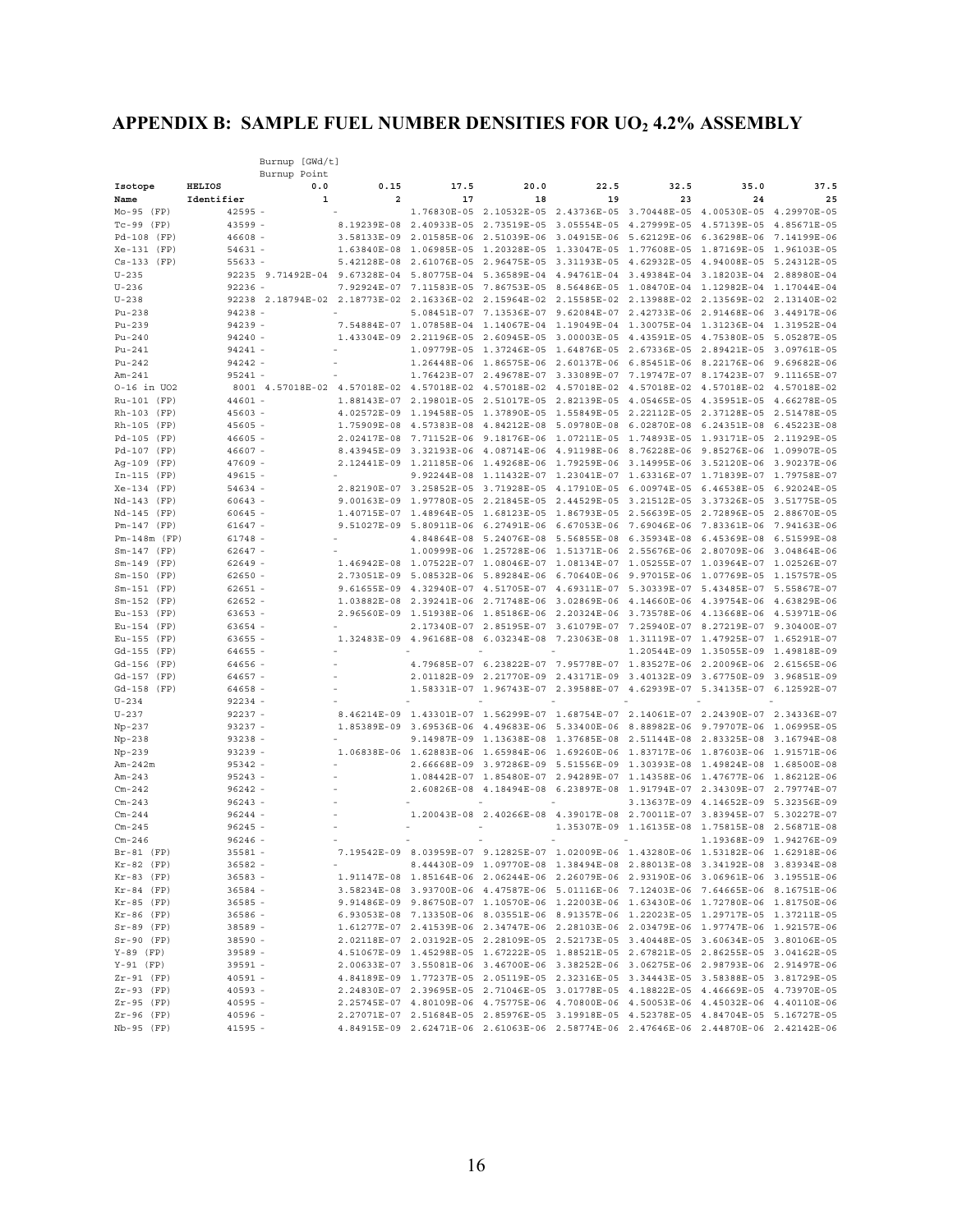### **APPENDIX C: SAMPLE 2G XS FORMAT**

% Mod Dens Boron ppm Fuel Temp Mod Temp 3 3 3 0<br>661.14 711.87 752.06 3 3 3 0 661.14 711.87 752.06 0.00 1000.00 2000.00 560.00 900.00 1320.00 \* \* ---------------------------------------------------------- \* BURNUP 0.15 \* ---------------------------------------------------------- \* \* Transport XSEC Table \*  $*$  GROUP 1 XS(D1,B1,F1) XS(D2,B1,F1) XS(D3,B1,F1) XS(D1,B2,F1) XS(D2,B2,F1) XS(D3,B2,F1) XS(D1,B3,F1) XS(D2,B3,F1) XS(D3,B3,F1) XS(D1,B1,F2) XS(D2,B1,F2) XS(D3,B1,F2) XS(D1,B2,F2) XS(D2,B2,F2) XS(D3,B2,F2) XS(D1,B3,F2) XS(D2,B3,F2) XS(D3,B3,F2) XS(D1,B1,F3) XS(D2,B1,F3) XS(D3,B1,F3) XS(D1,B2,F3) XS(D2,B2,F3) XS(D3,B2,F3) XS(D1,B3,F3) XS(D2,B3,F3) XS(D3,B3,F3) \* GROUP 2 ... \* \* Absorption XSEC Table ... \* \* Nu-Fission XSEC Table . . . . . . \* \* Kappa-Fission XSEC Table ... \* \* Scattering XSEC Table \* \* GROUP 1 -> 2 \* GROUP 2 -> 1 ... \* \* ADF Table ... \* \* Fission Spectrum \* \* GROUP 1 2 CHI(G1) CHI(G2) \* \* Inverse Velocity \*  $\begin{array}{ccccc} \texttt{GROUP} & & 1 & & 2 \\ & & \texttt{IVEL (G1)} & & \texttt{IVEL (G2)} \end{array}$ IVEL(G1) \* \* Delay Neutron Decay Constant (Lambda) \* \* GROUP 1 2 3 4 5 6 LAMBDA(G1) LAMBDA(G2) LAMBDA(G3) LAMBDA(G4) LAMBDA(G5) LAMBDA(G6) \* \* Delay Neutron Fraction (Beta) \* \* GROUP 1 2 3 4 5 6 BETA(G1) BETA(G2) BETA(G3) BETA(G4) BETA(G5) BETA(G6) \* \* ---------------------------------------------------------- \* BURNUP 17.50 \* ---------------------------------------------------------- ...